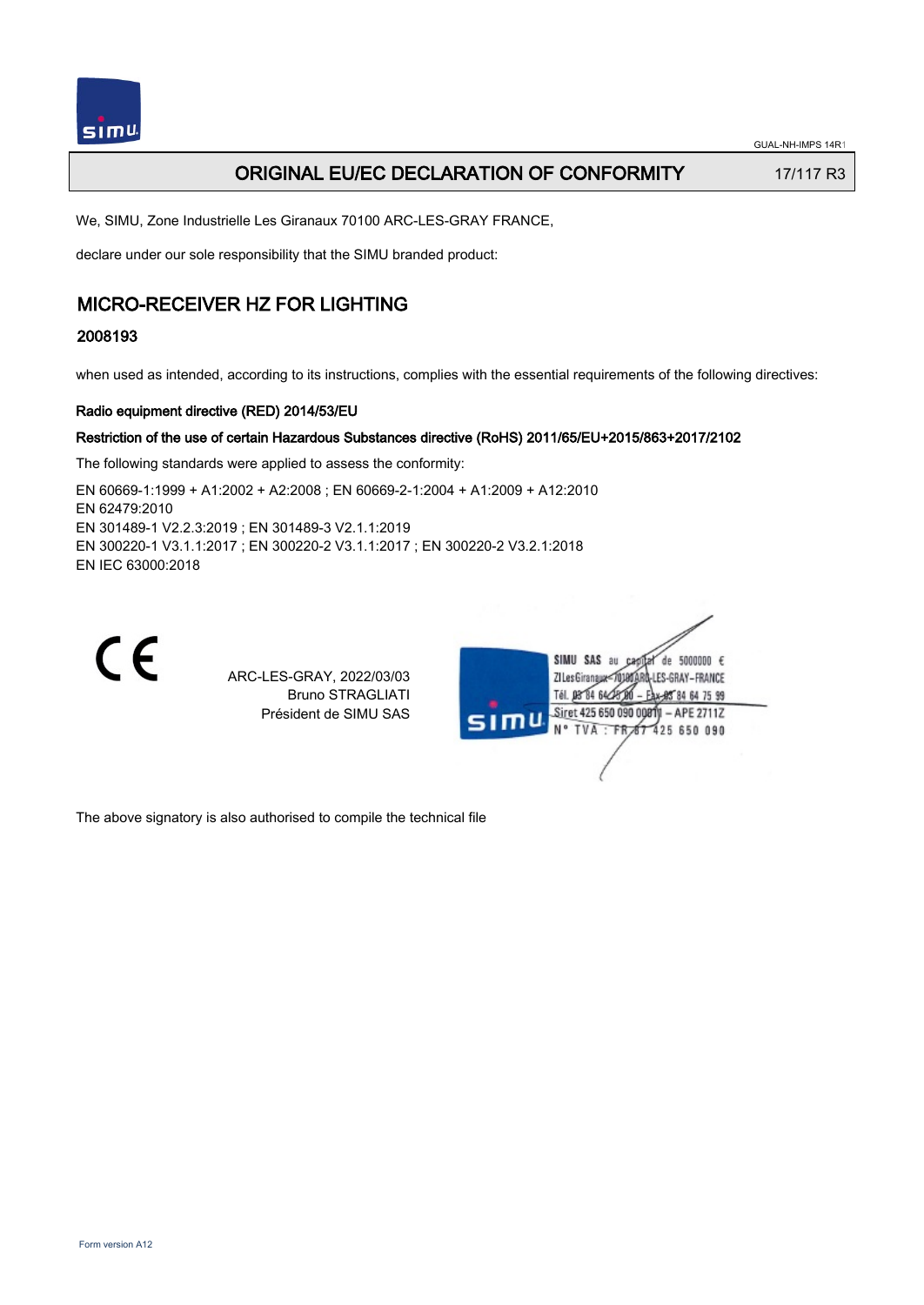

# ORIGINAL EU/EC DECLARATION OF CONFORMITY DECLARATION EU/CE DE CONFORMITE ORIGINALE

17/117 R3

We, SIMU, Zone Industrielle Les Giranaux 70100 ARC-LES-GRAY FRANCE, Nous,

declare under our sole responsibility that the SIMU branded product: declarons sous notre seule responsabilité que le produit de marque SIMU

# MICRO-RECEIVER HZ FOR LIGHTING

## 2008193

when used as intended, according to its instructions, complies with the essential requirements of the following directives: utilisé, selon l'usage prévu, comme décrit dans son manuel d'utilisation, est conforme aux exigences essentielles des directives suivantes

#### Radio equipment directive (RED) 2014/53/EU

Directive sur les équipements radio 2014/53/EU

#### Restriction of the use of certain Hazardous Substances directive (RoHS) 2011/65/EU+2015/863+2017/2102 Directive RoHS 2011/65/EU+2015/863+2017/2102

The following standards were applied to assess the conformity: Les normes de référence suivantes ont été appliquées pour évaluer la conformité

EN 60669‑1:1999 + A1:2002 + A2:2008 ; EN 60669‑2‑1:2004 + A1:2009 + A12:2010 EN 62479:2010 EN 301489‑1 V2.2.3:2019 ; EN 301489‑3 V2.1.1:2019 EN 300220‑1 V3.1.1:2017 ; EN 300220‑2 V3.1.1:2017 ; EN 300220‑2 V3.2.1:2018 EN IEC 63000:2018

C E

ARC-LES-GRAY, 2022/03/03 Bruno STRAGLIATI Président de SIMU SAS



The above signatory is also authorised to compile the technical file La personne signataire ci-dessus est aussi celle autorisée à constituer le dossier technique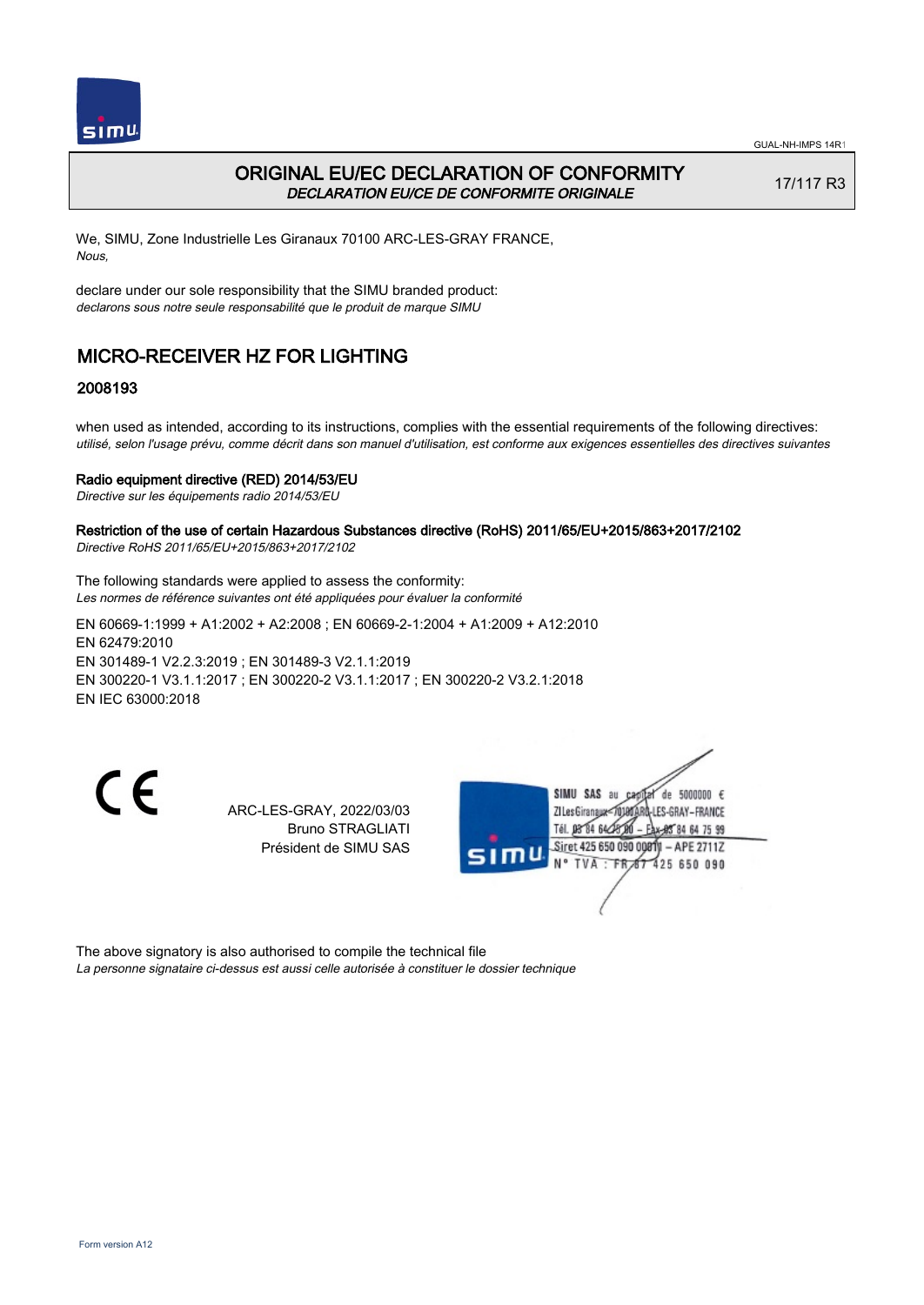

# ORIGINAL EU/EC DECLARATION OF CONFORMITY ORIGINAL EU/EG-KONFORMITÄTSERKLÄRUNG

17/117 R3

We, SIMU, Zone Industrielle Les Giranaux 70100 ARC-LES-GRAY FRANCE, Wir,

declare under our sole responsibility that the SIMU branded product: erklären unter unserer alleinigen Verantwortung, dass das mit der Marke SIMU versehene Produkt

# MICRO-RECEIVER HZ FOR LIGHTING

## 2008193

when used as intended, according to its instructions, complies with the essential requirements of the following directives: den einschlägigen Bestimmungen der folgenden Richtlinien entspricht, wenn es nach den Anweisungen des Herstellers bestimmungsgemäß verwendet wird

#### Radio equipment directive (RED) 2014/53/EU

Funkanlagen-Richtlinie 2014/53/EU

#### Restriction of the use of certain Hazardous Substances directive (RoHS) 2011/65/EU+2015/863+2017/2102 RoHS-Richtlinie 2011/65/EU+2015/863+2017/2102

The following standards were applied to assess the conformity: Die Konformität wird durch die Einhaltung folgender Normen nachgewiesen

EN 60669‑1:1999 + A1:2002 + A2:2008 ; EN 60669‑2‑1:2004 + A1:2009 + A12:2010 EN 62479:2010 EN 301489‑1 V2.2.3:2019 ; EN 301489‑3 V2.1.1:2019 EN 300220‑1 V3.1.1:2017 ; EN 300220‑2 V3.1.1:2017 ; EN 300220‑2 V3.2.1:2018 EN IEC 63000:2018

 $\epsilon$ 

ARC-LES-GRAY, 2022/03/03 Bruno STRAGLIATI Président de SIMU SAS



The above signatory is also authorised to compile the technical file Die oben genannte Person ist auch bevollmächtigt, die relevanten technischen Unterlagen zusammenzustellen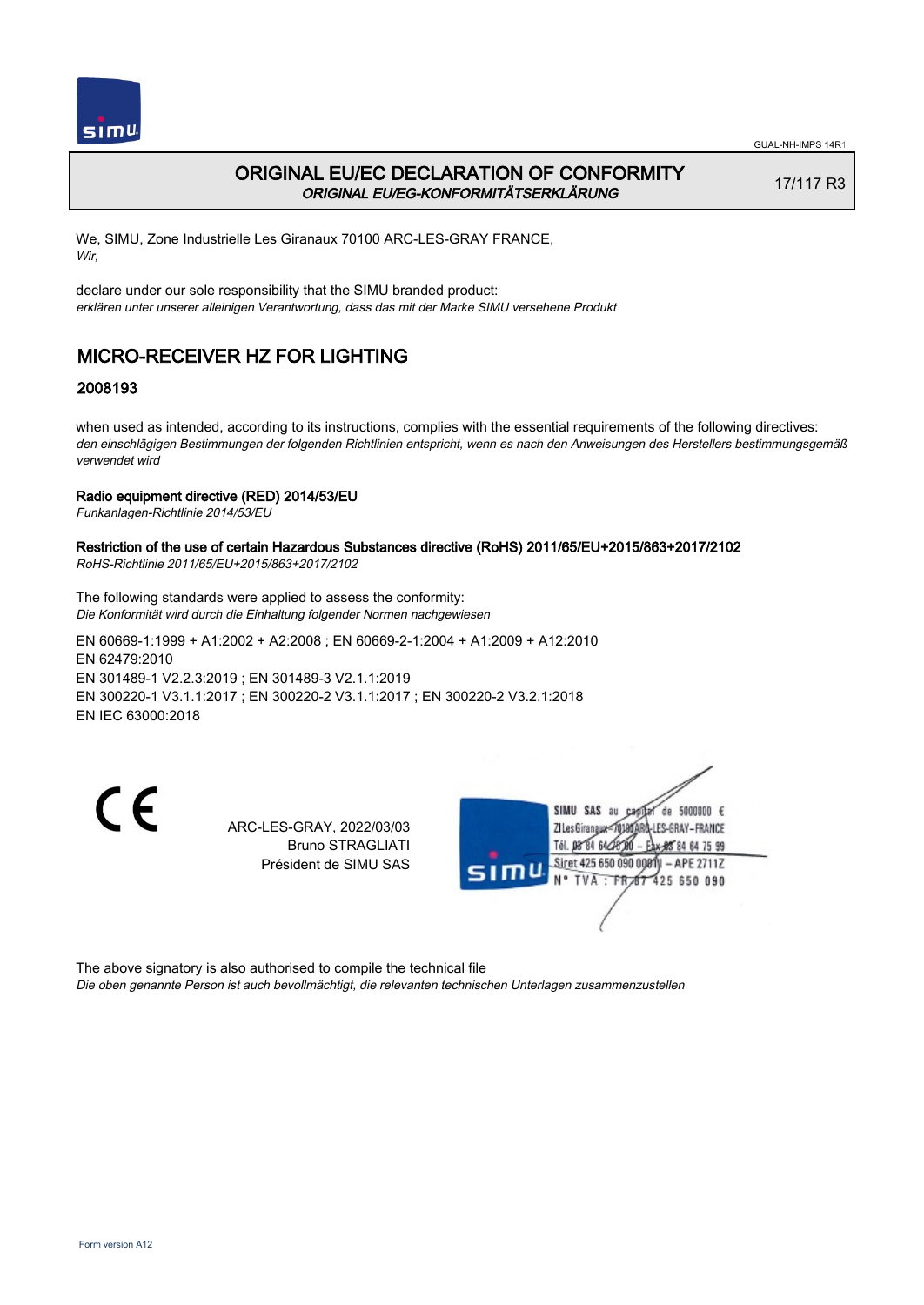

# ORIGINAL EU/EC DECLARATION OF CONFORMITY DECLARACIÓN UE/CE DE CONFORMIDAD ORIGINAL

17/117 R3

We, SIMU, Zone Industrielle Les Giranaux 70100 ARC-LES-GRAY FRANCE, Nosotros,

declare under our sole responsibility that the SIMU branded product: declaramos bajo nuestra única responsabilidad, que los productos de la marca SIMU

# MICRO-RECEIVER HZ FOR LIGHTING

## 2008193

when used as intended, according to its instructions, complies with the essential requirements of the following directives: cuando se utilizan según el uso previsto, de conformidad con sus instrucciones, cumplen con los requisitos esenciales de las siguientes directivas

#### Radio equipment directive (RED) 2014/53/EU

Directiva equipos radioeléctricos 2014/53/EU

# Restriction of the use of certain Hazardous Substances directive (RoHS) 2011/65/EU+2015/863+2017/2102

Directiva RoHS 2011/65/EU+2015/863+2017/2102

The following standards were applied to assess the conformity: Las siguientes normas de referencia han sido aplicadas para evaluar la conformidad

EN 60669‑1:1999 + A1:2002 + A2:2008 ; EN 60669‑2‑1:2004 + A1:2009 + A12:2010 EN 62479:2010 EN 301489‑1 V2.2.3:2019 ; EN 301489‑3 V2.1.1:2019 EN 300220‑1 V3.1.1:2017 ; EN 300220‑2 V3.1.1:2017 ; EN 300220‑2 V3.2.1:2018 EN IEC 63000:2018

 $\epsilon$ 

ARC-LES-GRAY, 2022/03/03 Bruno STRAGLIATI Président de SIMU SAS



The above signatory is also authorised to compile the technical file el firmante, anteriormente mencionado tambien esta facultado para elaborar el expediente tecnico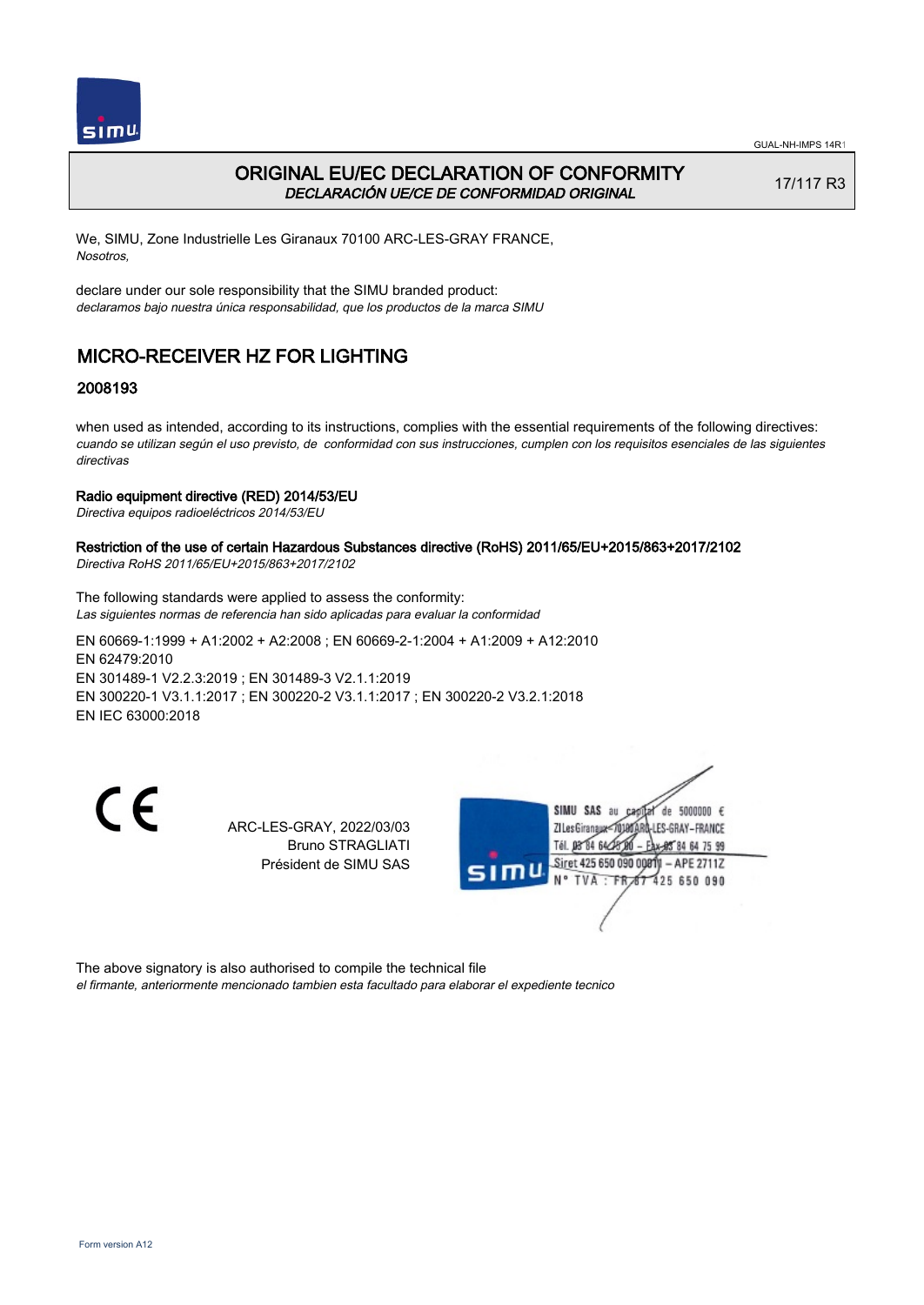

# ORIGINAL EU/EC DECLARATION OF CONFORMITY DICHIARAZIONE DI CONFORMITÀ UE/CE ORIGINALE

17/117 R3

We, SIMU, Zone Industrielle Les Giranaux 70100 ARC-LES-GRAY FRANCE, Noi,

declare under our sole responsibility that the SIMU branded product: dichiariamo sotto la nostra esclusiva responsabilità che l'appareccho di marca SIMU

# MICRO-RECEIVER HZ FOR LIGHTING

## 2008193

when used as intended, according to its instructions, complies with the essential requirements of the following directives: se utilizzato secondo l'uso previsto, come descritto nel suo manuale d'istruzioni, è conforme ai requisiti essenziali delle seguenti Direttive

### Radio equipment directive (RED) 2014/53/EU

Direttiva apparecchiature radio 2014/53/EU

#### Restriction of the use of certain Hazardous Substances directive (RoHS) 2011/65/EU+2015/863+2017/2102 Direttiva RoHS 2011/65/EU+2015/863+2017/2102

The following standards were applied to assess the conformity: I seguenti standard di riferimento sono stati applicati per ottenere la conformità

EN 60669‑1:1999 + A1:2002 + A2:2008 ; EN 60669‑2‑1:2004 + A1:2009 + A12:2010 EN 62479:2010 EN 301489‑1 V2.2.3:2019 ; EN 301489‑3 V2.1.1:2019 EN 300220‑1 V3.1.1:2017 ; EN 300220‑2 V3.1.1:2017 ; EN 300220‑2 V3.2.1:2018 EN IEC 63000:2018

 $\epsilon$ 

ARC-LES-GRAY, 2022/03/03 Bruno STRAGLIATI Président de SIMU SAS



The above signatory is also authorised to compile the technical file Il firmatario è inoltre autorizzato a costituire il fascicolo tecnico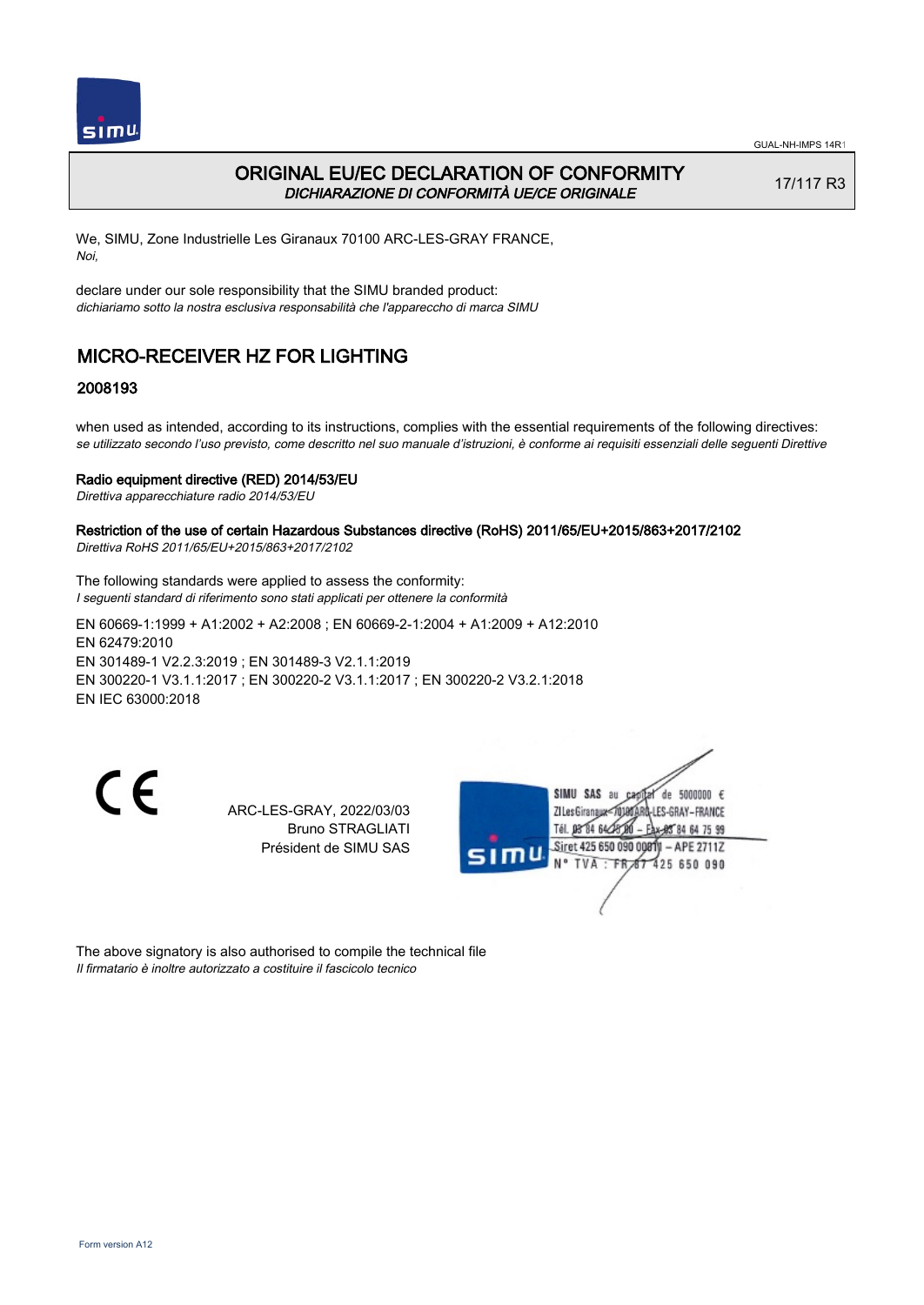

# ORIGINAL EU/EC DECLARATION OF CONFORMITY ОРИГИНАЛНА EU/EC ДЕКЛАРАЦИЯ ЗА СЪОТВЕТСТВИЕ

17/117 R3

We, SIMU, Zone Industrielle Les Giranaux 70100 ARC-LES-GRAY FRANCE, Ние,

declare under our sole responsibility that the SIMU branded product: декларираме на своя лична отговорност, че продукт с търговска марка SIMU

# MICRO-RECEIVER HZ FOR LIGHTING

## 2008193

when used as intended, according to its instructions, complies with the essential requirements of the following directives: когато се използва съобразно предназначението си и в съответствие с инструкциите е в съответствие с основните изисквания на следните директиви

#### Radio equipment directive (RED) 2014/53/EU

Директива за радио оборудване 2014/53/EU

#### Restriction of the use of certain Hazardous Substances directive (RoHS) 2011/65/EU+2015/863+2017/2102

RoHS Директива относно ограничението на употребата на определени опасни вещества в електрическото и електронното оборудване 2011/65/EU+2015/863+2017/2102

The following standards were applied to assess the conformity: Следните референтни стандарти са приложени за оценяване на съответствието

EN 60669‑1:1999 + A1:2002 + A2:2008 ; EN 60669‑2‑1:2004 + A1:2009 + A12:2010 EN 62479:2010 EN 301489‑1 V2.2.3:2019 ; EN 301489‑3 V2.1.1:2019 EN 300220‑1 V3.1.1:2017 ; EN 300220‑2 V3.1.1:2017 ; EN 300220‑2 V3.2.1:2018 EN IEC 63000:2018

 $\epsilon$ 

ARC-LES-GRAY, 2022/03/03 Bruno STRAGLIATI Président de SIMU SAS



The above signatory is also authorised to compile the technical file Гоеподписващия също е упълномощен да съставя техническо досие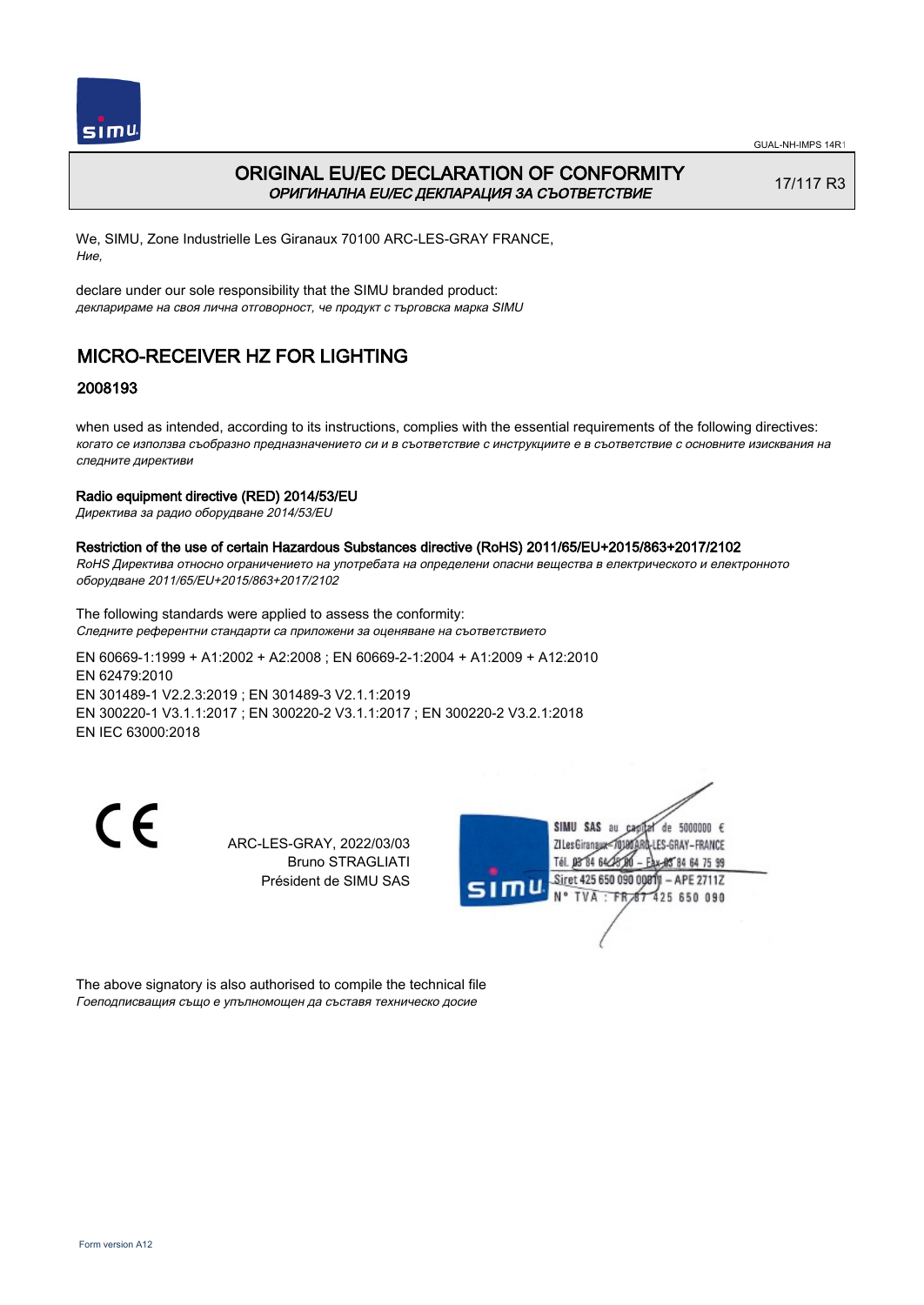

# ORIGINAL EU/EC DECLARATION OF CONFORMITY ORIGINÁLNÍ EU/ES PROHLÁŠENÍ O SHODĚ

17/117 R3

We, SIMU, Zone Industrielle Les Giranaux 70100 ARC-LES-GRAY FRANCE, My,

declare under our sole responsibility that the SIMU branded product: prohlašujeme na svou výlučnou odpovědnost, že výrobek značky SIMU

# MICRO-RECEIVER HZ FOR LIGHTING

## 2008193

when used as intended, according to its instructions, complies with the essential requirements of the following directives: pokud je používán v souladu s účelem použití a s návodem, splňuje základní požadavky těchto směrnic

#### Radio equipment directive (RED) 2014/53/EU

Směrnice o dodávání rádiových zařízení na trh 2014/53/EU

Restriction of the use of certain Hazardous Substances directive (RoHS) 2011/65/EU+2015/863+2017/2102 Směrnice o omezení používání některých nebezpečných látek v elektrických a elektronických zařízeních 2011/65/EU+2015/863+2017/2102

The following standards were applied to assess the conformity: Pro posouzení shody byly použity následující normy EN 60669‑1:1999 + A1:2002 + A2:2008 ; EN 60669‑2‑1:2004 + A1:2009 + A12:2010 EN 62479:2010 EN 301489‑1 V2.2.3:2019 ; EN 301489‑3 V2.1.1:2019 EN 300220‑1 V3.1.1:2017 ; EN 300220‑2 V3.1.1:2017 ; EN 300220‑2 V3.2.1:2018 EN IEC 63000:2018

C E

ARC-LES-GRAY, 2022/03/03 Bruno STRAGLIATI Président de SIMU SAS



The above signatory is also authorised to compile the technical file Výše uvedená osoba je také osoba pověřená sestavením technické dokumentace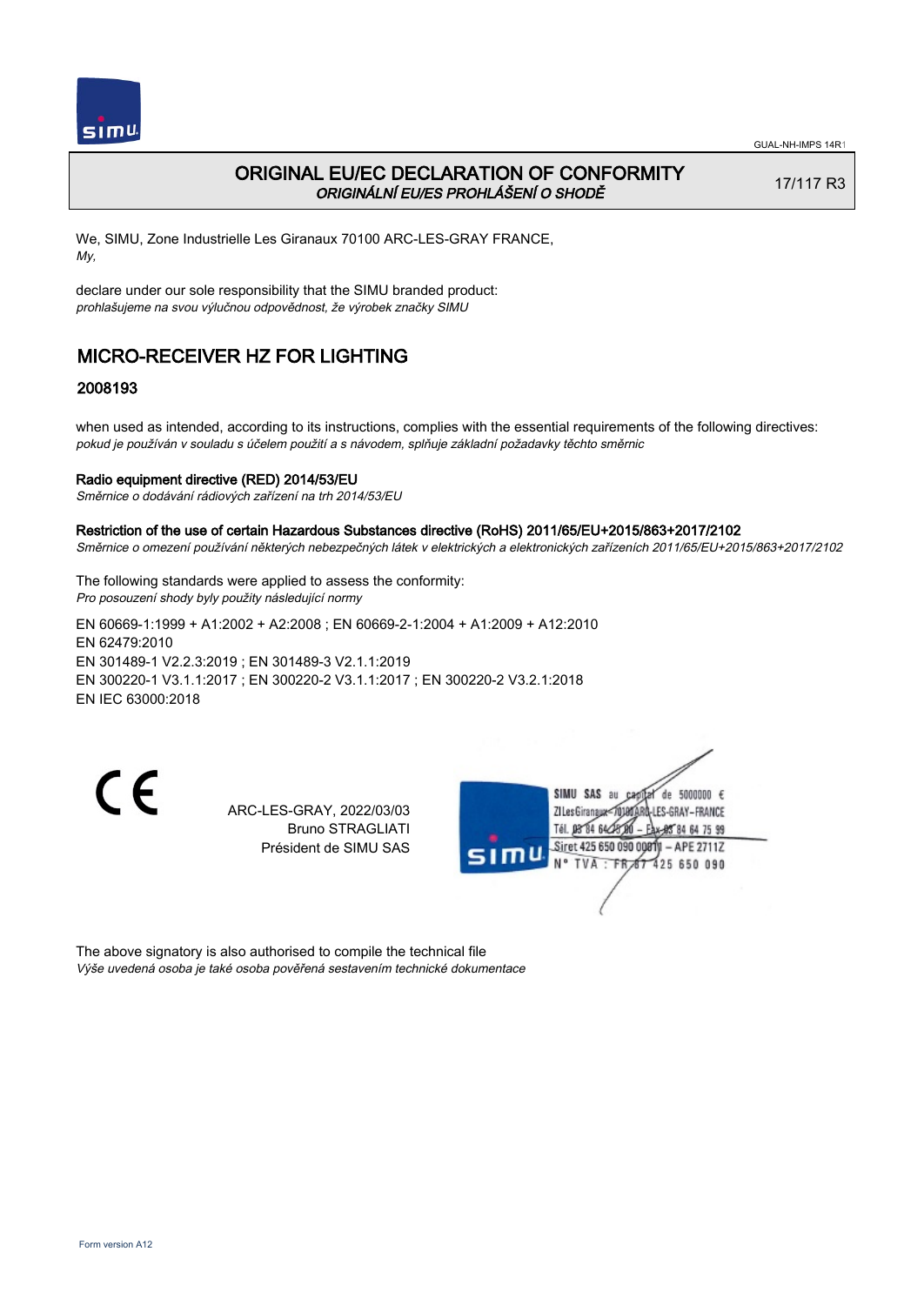

# ORIGINAL EU/EC DECLARATION OF CONFORMITY ORIGINAL EU/EF-OVERENSSTEMMELSESERKLÆRING

17/117 R3

We, SIMU, Zone Industrielle Les Giranaux 70100 ARC-LES-GRAY FRANCE, Vi,

declare under our sole responsibility that the SIMU branded product: erklærer som eneansvarlige, at SIMU mærkede produkter

# MICRO-RECEIVER HZ FOR LIGHTING

## 2008193

when used as intended, according to its instructions, complies with the essential requirements of the following directives: når det anvendes efter hensigten, efter dennes instrukser, overholder kravene i følgende direktiver

### Radio equipment directive (RED) 2014/53/EU

Radioudstyrsdirektivet 2014/53/EU

#### Restriction of the use of certain Hazardous Substances directive (RoHS) 2011/65/EU+2015/863+2017/2102 RoHS direktiv 2011/65/EU+2015/863+2017/2102

The following standards were applied to assess the conformity: Referencestandarderne der følger blev anvendt til at vurdere overholdelsen

EN 60669‑1:1999 + A1:2002 + A2:2008 ; EN 60669‑2‑1:2004 + A1:2009 + A12:2010 EN 62479:2010 EN 301489‑1 V2.2.3:2019 ; EN 301489‑3 V2.1.1:2019 EN 300220‑1 V3.1.1:2017 ; EN 300220‑2 V3.1.1:2017 ; EN 300220‑2 V3.2.1:2018 EN IEC 63000:2018

 $\epsilon$ 

ARC-LES-GRAY, 2022/03/03 Bruno STRAGLIATI Président de SIMU SAS



The above signatory is also authorised to compile the technical file Personen nævnt ovenfor er også godkendt til at udarbejde det tekniske dossier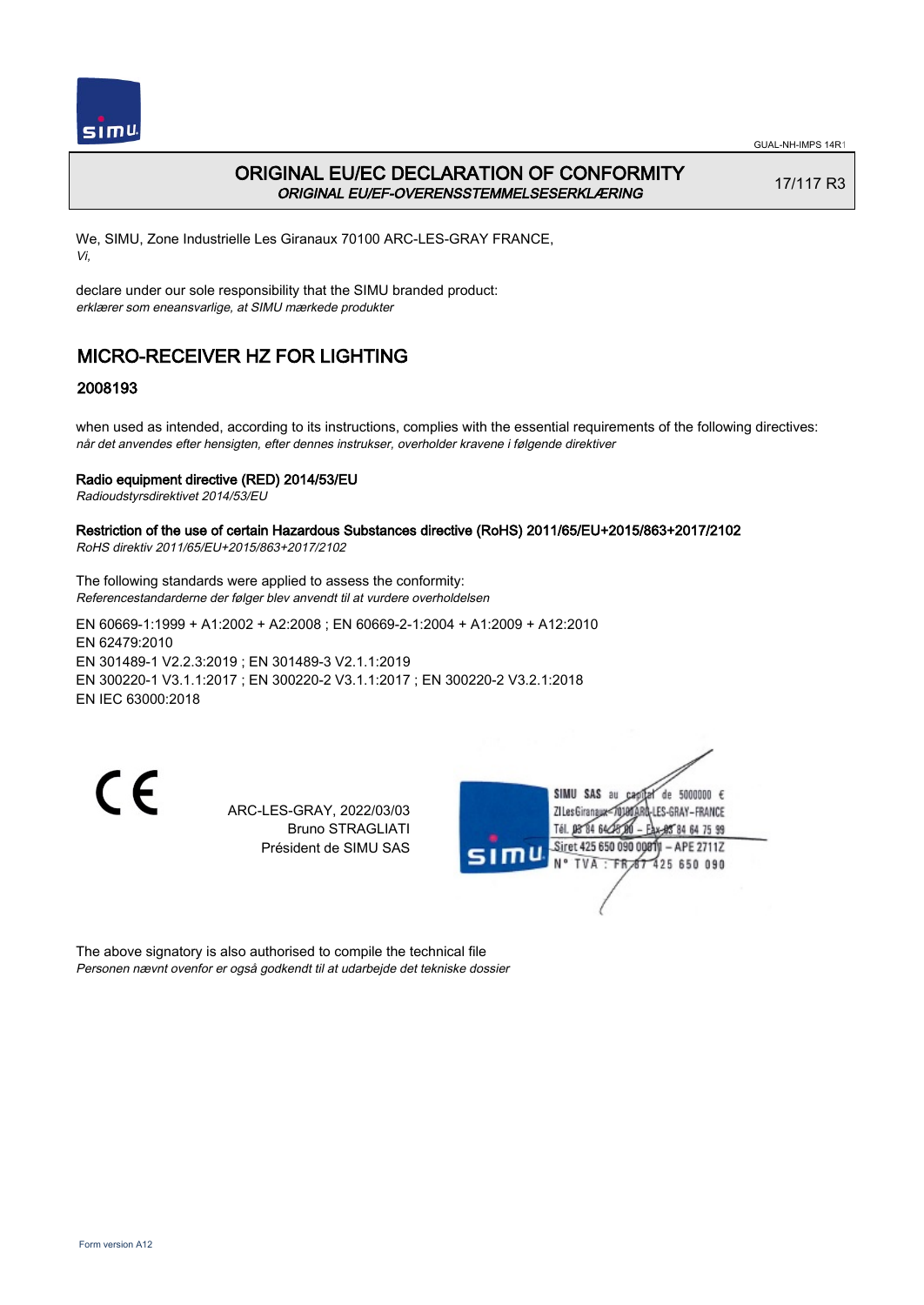

# ORIGINAL EU/EC DECLARATION OF CONFORMITY EL/EK VASTAVUSDEKLARATSIOON

17/117 R3

We, SIMU, Zone Industrielle Les Giranaux 70100 ARC-LES-GRAY FRANCE, Meie,

declare under our sole responsibility that the SIMU branded product: kinnitame kogu vastutusega, et SIMU kaubamärgiga tooted

# MICRO-RECEIVER HZ FOR LIGHTING

## 2008193

when used as intended, according to its instructions, complies with the essential requirements of the following directives: kui kasutatakse eesmärgipäraselt ja juhiste kohaselt, vastavad käesoleva direktiivi põhinõuetele

### Radio equipment directive (RED) 2014/53/EU

Direktiiv raadioseadmete turul kättesaadavuse kohta 2014/53/EU

# Restriction of the use of certain Hazardous Substances directive (RoHS) 2011/65/EU+2015/863+2017/2102

RoHs direktiiv ohtlike ainete kasutamise piirangute kohta elektri- ja elektroonikaseadmetes 2011/65/EU+2015/863+2017/2102

The following standards were applied to assess the conformity: Vastavusdeklaratsiooni hindamiseks kasutatakse järgmisi standardeid

EN 60669‑1:1999 + A1:2002 + A2:2008 ; EN 60669‑2‑1:2004 + A1:2009 + A12:2010 EN 62479:2010 EN 301489‑1 V2.2.3:2019 ; EN 301489‑3 V2.1.1:2019 EN 300220‑1 V3.1.1:2017 ; EN 300220‑2 V3.1.1:2017 ; EN 300220‑2 V3.2.1:2018 EN IEC 63000:2018

C E

ARC-LES-GRAY, 2022/03/03 Bruno STRAGLIATI Président de SIMU SAS



The above signatory is also authorised to compile the technical file Eelpool nimetatud isik on volitatud koostama tehnilist dokumentatsiooni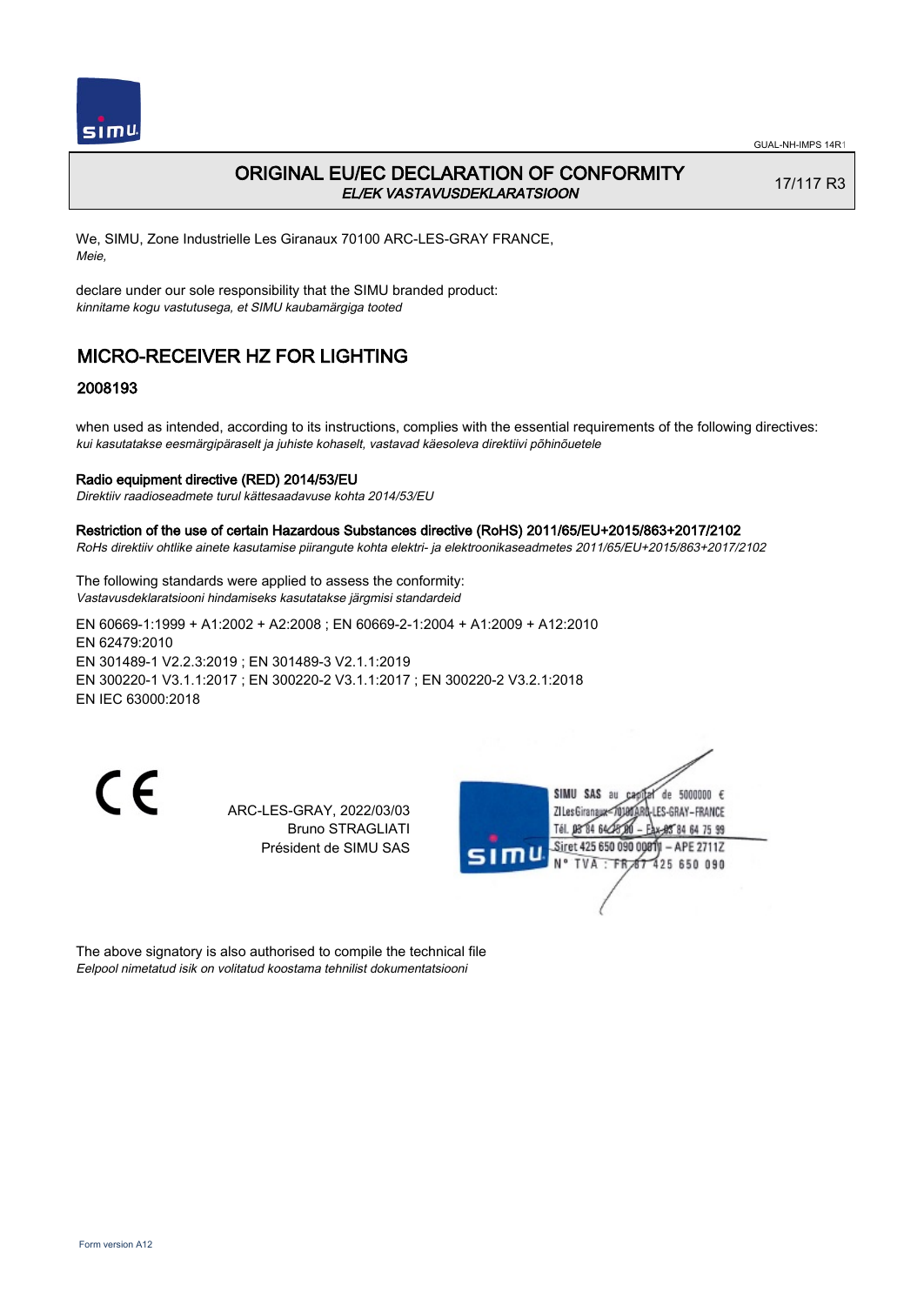

# ORIGINAL EU/EC DECLARATION OF CONFORMITY ALKUPERÄISET EU/EY-VAATIMUSTENMUKAISUUSVAKUUTUS

17/117 R3

We, SIMU, Zone Industrielle Les Giranaux 70100 ARC-LES-GRAY FRANCE, Me,

declare under our sole responsibility that the SIMU branded product: vakuutamme omalla vastuullamme, että SIMU merkkituote

# MICRO-RECEIVER HZ FOR LIGHTING

## 2008193

when used as intended, according to its instructions, complies with the essential requirements of the following directives: kun käytettynä oikein ja sen ohjeiden mukaan, noudattaa seuraavien direktiivien olennaisia vaatimuksia

### Radio equipment directive (RED) 2014/53/EU

Radiolaitteiden direktiivin 2014/53/EU

#### Restriction of the use of certain Hazardous Substances directive (RoHS) 2011/65/EU+2015/863+2017/2102 RoHS direktiivin 2011/65/EU+2015/863+2017/2102

The following standards were applied to assess the conformity:

Seuraavia viitestandardeja sovellettiin vaatimustenmukaisuusvakuutusta arvioitaessa

EN 60669‑1:1999 + A1:2002 + A2:2008 ; EN 60669‑2‑1:2004 + A1:2009 + A12:2010 EN 62479:2010 EN 301489‑1 V2.2.3:2019 ; EN 301489‑3 V2.1.1:2019 EN 300220‑1 V3.1.1:2017 ; EN 300220‑2 V3.1.1:2017 ; EN 300220‑2 V3.2.1:2018 EN IEC 63000:2018

 $\epsilon$ 

ARC-LES-GRAY, 2022/03/03 Bruno STRAGLIATI Président de SIMU SAS



The above signatory is also authorised to compile the technical file Yllä allekirjoittaja on myös valtuutettu kokoamaan teknisten tiedostojen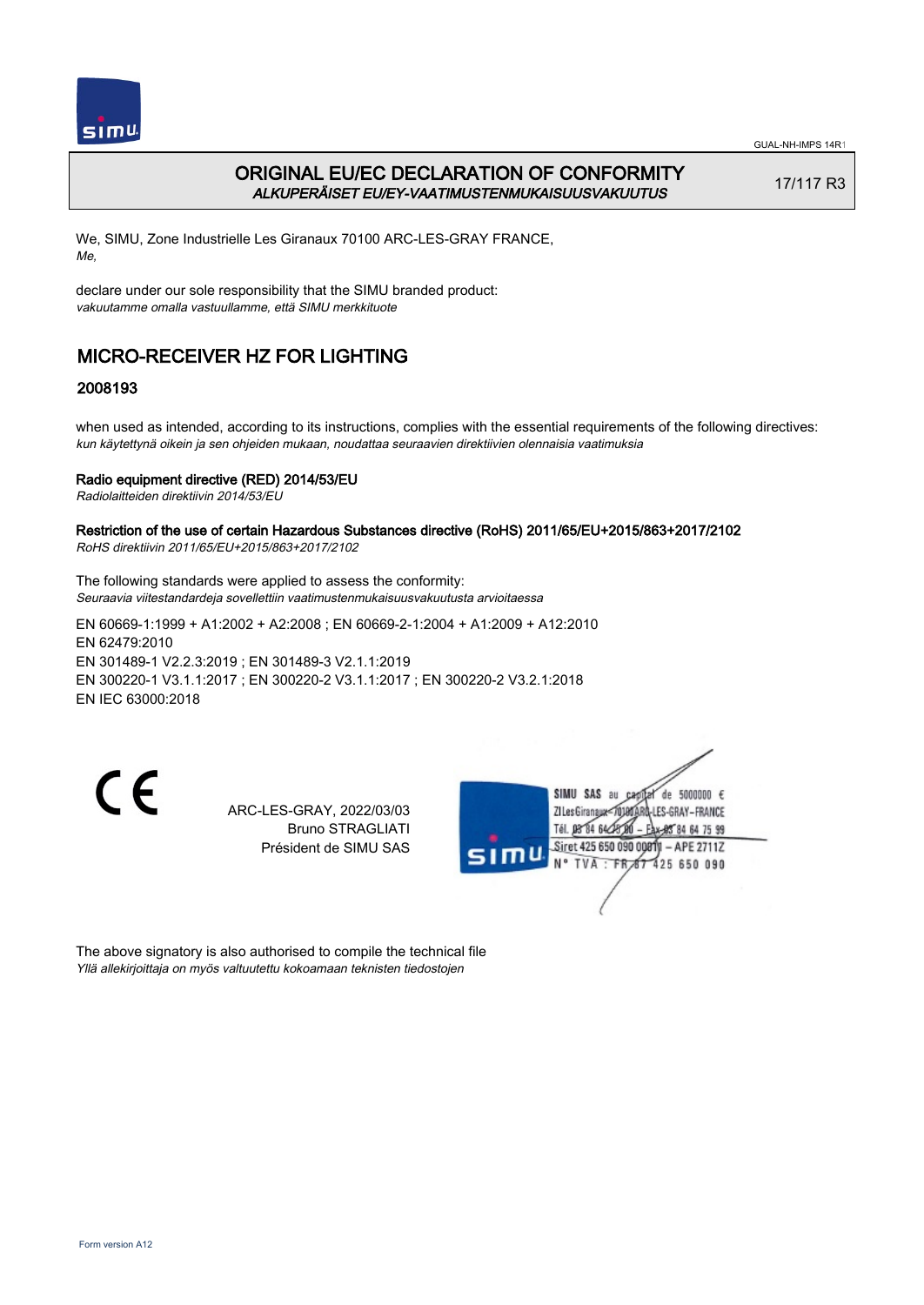

# ORIGINAL EU/EC DECLARATION OF CONFORMITY ΠΡΩΤΟΤΥΠΟ ΔΗΛΩΣΗ ΣΥΜΜΟΡΦΩΣΗΣ ΕΕ/EK

17/117 R3

We, SIMU, Zone Industrielle Les Giranaux 70100 ARC-LES-GRAY FRANCE, εμείς,

declare under our sole responsibility that the SIMU branded product: Δηλώνουμε αναλαμβάνοντας την αποκλειστική ευθύνη ότι το επώνυμο προϊόν SIMU

# MICRO-RECEIVER HZ FOR LIGHTING

## 2008193

when used as intended, according to its instructions, complies with the essential requirements of the following directives: όταν χρησιμοποιείται όπως έχει προβλεφθεί, σύμφωνα με τις οδηγίες του, συμφωνεί με τις βασικές απαιτήσεις των ακόλουθων οδηγιών

#### Radio equipment directive (RED) 2014/53/EU

Οδηγία ραδιοεξοπλισμού 2014/53/EU

#### Restriction of the use of certain Hazardous Substances directive (RoHS) 2011/65/EU+2015/863+2017/2102 Οδηγίας RoHS 2011/65/EU+2015/863+2017/2102

The following standards were applied to assess the conformity: Τα πρότυπα αναφοράς που ακολουθούν εφαρμόστηκαν με σκοπό την αξιολόγηση της συμμόρφωσης

EN 60669‑1:1999 + A1:2002 + A2:2008 ; EN 60669‑2‑1:2004 + A1:2009 + A12:2010 EN 62479:2010 EN 301489‑1 V2.2.3:2019 ; EN 301489‑3 V2.1.1:2019 EN 300220‑1 V3.1.1:2017 ; EN 300220‑2 V3.1.1:2017 ; EN 300220‑2 V3.2.1:2018 EN IEC 63000:2018

C E

ARC-LES-GRAY, 2022/03/03 Bruno STRAGLIATI Président de SIMU SAS



The above signatory is also authorised to compile the technical file

Το πρόσωπο που αναφέρεται παραπάνω είναι επίσης εξουσιοδοτημένο να καταρτίσει τον τεχνικό φάκελο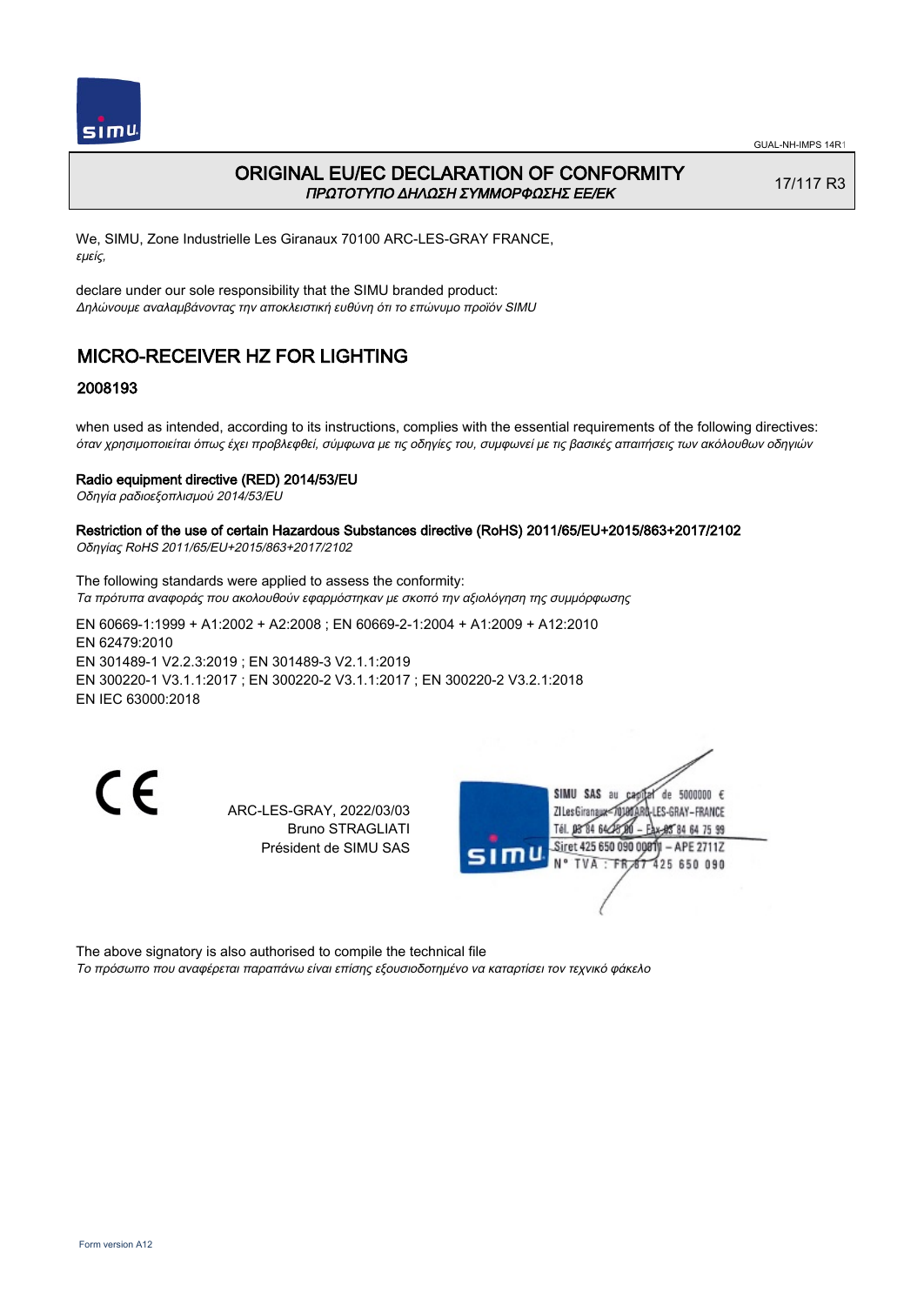

# ORIGINAL EU/EC DECLARATION OF CONFORMITY ORGINALNA EU/EC DEKLARACIJA O USKLAĐENOSTI

17/117 R3

We, SIMU, Zone Industrielle Les Giranaux 70100 ARC-LES-GRAY FRANCE, Mi,

declare under our sole responsibility that the SIMU branded product: izjavljujemo pod punom odgovornošču da je proizvod marke SIMU

# MICRO-RECEIVER HZ FOR LIGHTING

## 2008193

when used as intended, according to its instructions, complies with the essential requirements of the following directives: ako se upotrebljava prema namjeni, prema važećim uputama, usklađen sa prijeko potrebnim zahtijevima slijedećih direktiva

### Radio equipment directive (RED) 2014/53/EU

Direktiva za radijsku opremu 2014/53/EU

#### Restriction of the use of certain Hazardous Substances directive (RoHS) 2011/65/EU+2015/863+2017/2102 Direktiva RoHS 2011/65/EU+2015/863+2017/2102

The following standards were applied to assess the conformity: Slijedeće reference standarda se primjenjuju da se odredi usklađenost

EN 60669‑1:1999 + A1:2002 + A2:2008 ; EN 60669‑2‑1:2004 + A1:2009 + A12:2010 EN 62479:2010 EN 301489‑1 V2.2.3:2019 ; EN 301489‑3 V2.1.1:2019 EN 300220‑1 V3.1.1:2017 ; EN 300220‑2 V3.1.1:2017 ; EN 300220‑2 V3.2.1:2018 EN IEC 63000:2018

 $\epsilon$ 

ARC-LES-GRAY, 2022/03/03 Bruno STRAGLIATI Président de SIMU SAS



The above signatory is also authorised to compile the technical file Gore navedeni potpisnik također je ovlašten za sastavljanje tehničkog dokumenta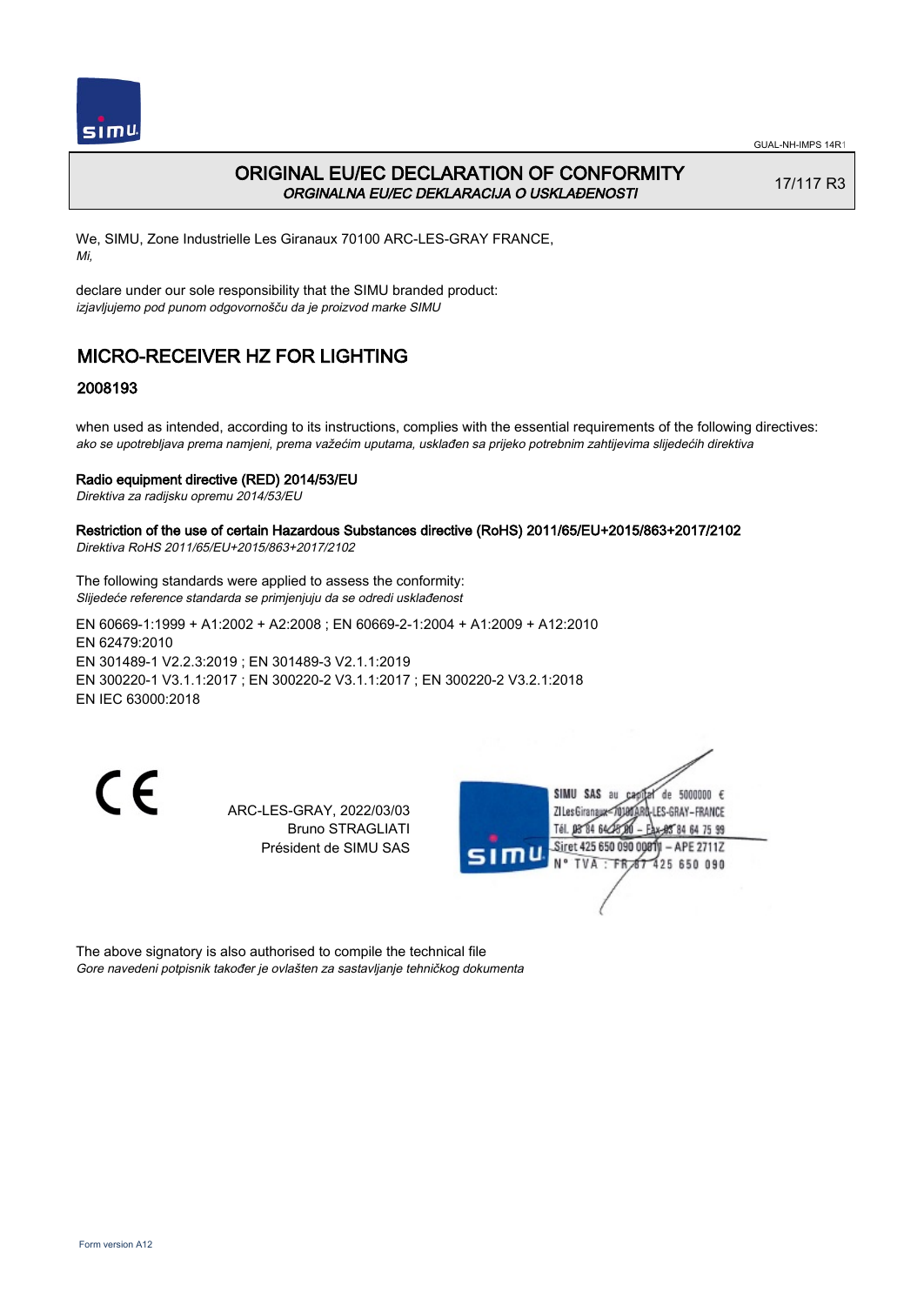

## ORIGINAL EU/EC DECLARATION OF CONFORMITY Eredeti EU/CE Megfelelőségi Nyilatkozat

17/117 R3

We, SIMU, Zone Industrielle Les Giranaux 70100 ARC-LES-GRAY FRANCE, Alulírott,

declare under our sole responsibility that the SIMU branded product: felelősségünk teljes tudatában kijelentjük, hogy a szóban forgó SIMU termék

# MICRO-RECEIVER HZ FOR LIGHTING

## 2008193

when used as intended, according to its instructions, complies with the essential requirements of the following directives: megfelel, az alábbi irányelvekben megfogalmazott alapvető követelményeknek

### Radio equipment directive (RED) 2014/53/EU

A rádióberendezésekről szóló irányelv 2014/53/EU

#### Restriction of the use of certain Hazardous Substances directive (RoHS) 2011/65/EU+2015/863+2017/2102 RoHS irányelv 2011/65/EU+2015/863+2017/2102

The following standards were applied to assess the conformity: A megfelelőség biztosításának érdekében az alábbi szabványok kerültek alkalmazásra

EN 60669‑1:1999 + A1:2002 + A2:2008 ; EN 60669‑2‑1:2004 + A1:2009 + A12:2010 EN 62479:2010 EN 301489‑1 V2.2.3:2019 ; EN 301489‑3 V2.1.1:2019 EN 300220‑1 V3.1.1:2017 ; EN 300220‑2 V3.1.1:2017 ; EN 300220‑2 V3.2.1:2018 EN IEC 63000:2018

C E

ARC-LES-GRAY, 2022/03/03 Bruno STRAGLIATI Président de SIMU SAS



The above signatory is also authorised to compile the technical file A fent említett aláíró is jogosult a műszaki dokumentáció összeállítására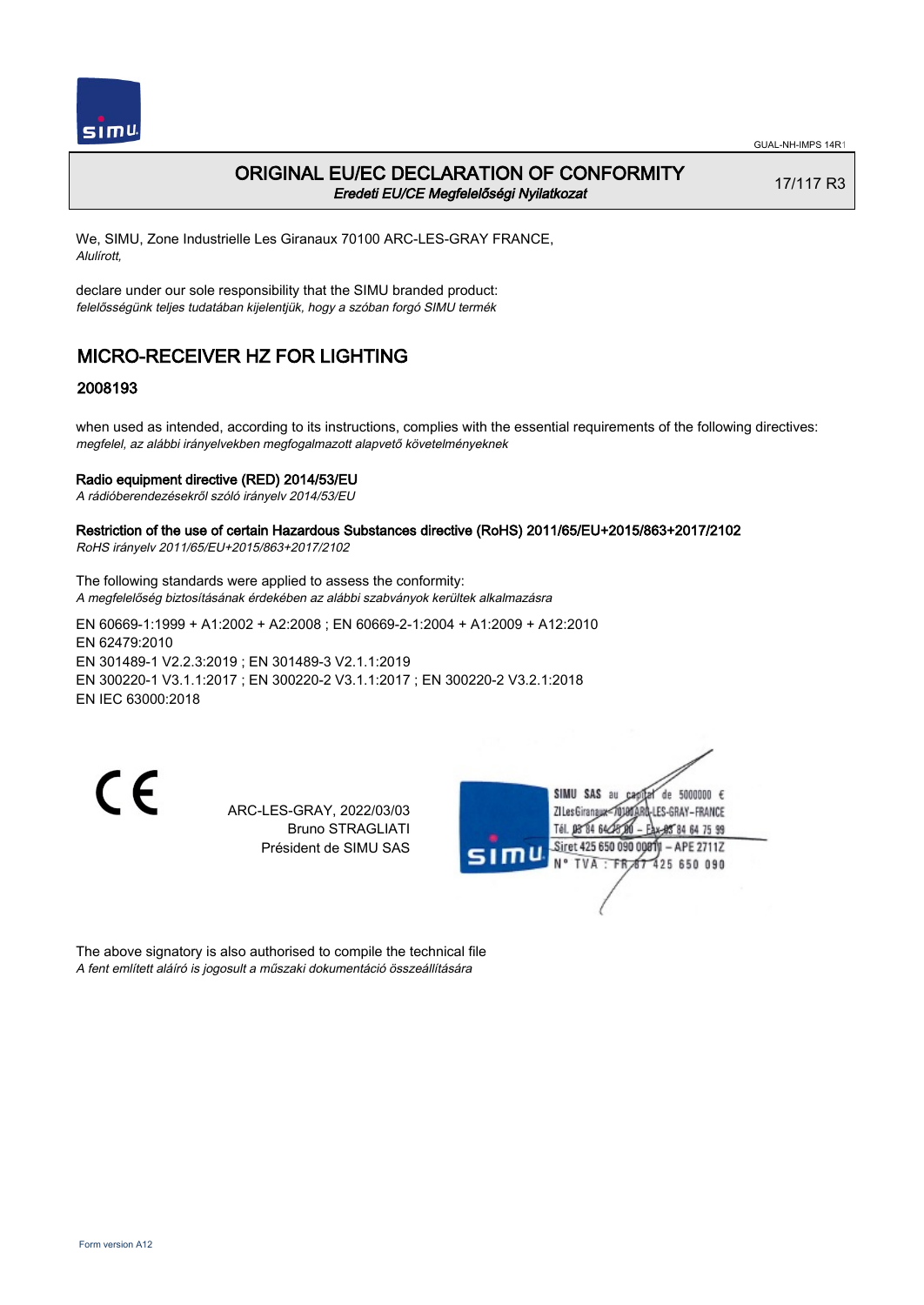

# ORIGINAL EU/EC DECLARATION OF CONFORMITY ORIGINALI ES/EB ATITIKTIES DEKLARACIJA

17/117 R3

We, SIMU, Zone Industrielle Les Giranaux 70100 ARC-LES-GRAY FRANCE, Mes,

declare under our sole responsibility that the SIMU branded product: atsakingai deklaruojame, kad SIMU kompanijos produktas

# MICRO-RECEIVER HZ FOR LIGHTING

## 2008193

when used as intended, according to its instructions, complies with the essential requirements of the following directives: naudojamas pagal paskirtį, pagal gamintojo instrukcijas, atitinka esminius šių Direktyvų reikalavimus

### Radio equipment directive (RED) 2014/53/EU

Radijo ryšio įrenginių direktyva 2014/53/EU

#### Restriction of the use of certain Hazardous Substances directive (RoHS) 2011/65/EU+2015/863+2017/2102 PMNA (RoHS) direktyva 2011/65/EU+2015/863+2017/2102

The following standards were applied to assess the conformity: Įverinti deklaruojamą atitiktį buvo taikomi toliau nurodyti standartai

EN 60669‑1:1999 + A1:2002 + A2:2008 ; EN 60669‑2‑1:2004 + A1:2009 + A12:2010 EN 62479:2010 EN 301489‑1 V2.2.3:2019 ; EN 301489‑3 V2.1.1:2019 EN 300220‑1 V3.1.1:2017 ; EN 300220‑2 V3.1.1:2017 ; EN 300220‑2 V3.2.1:2018 EN IEC 63000:2018

 $\epsilon$ 

ARC-LES-GRAY, 2022/03/03 Bruno STRAGLIATI Président de SIMU SAS



The above signatory is also authorised to compile the technical file Asmuo, pasirašęs šią deklaraciją, taip pat turi įgaliojimą sudaryti techninę bylą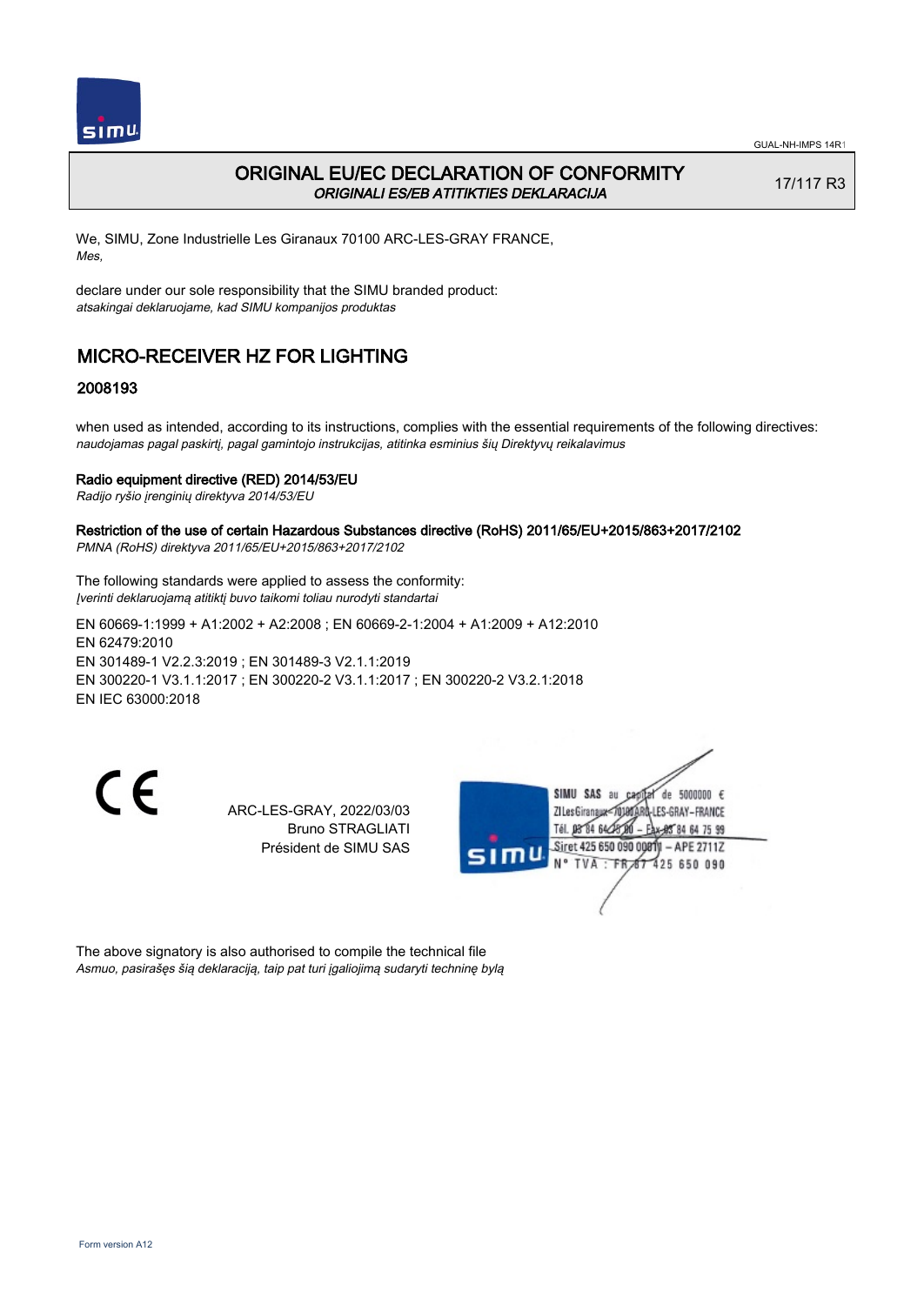

# ORIGINAL EU/EC DECLARATION OF CONFORMITY ES/EK ATBILSTĪBAS DEKLARĀCIJA

17/117 R3

We, SIMU, Zone Industrielle Les Giranaux 70100 ARC-LES-GRAY FRANCE, Mēs,

declare under our sole responsibility that the SIMU branded product: ar pilnu atbildību, apliecinām, ka SIMU zīmola produkti,

# MICRO-RECEIVER HZ FOR LIGHTING

## 2008193

when used as intended, according to its instructions, complies with the essential requirements of the following directives: ja tie tiek lietoti saskaņā ar norādījumiem, atbilst šo direktīvu pamatprasībām

#### Radio equipment directive (RED) 2014/53/EU

Direktīva par radioiekārtu pieejamību tirgū 2014/53/EU

Restriction of the use of certain Hazardous Substances directive (RoHS) 2011/65/EU+2015/863+2017/2102

RoHs Direktīva par dažādu bīstamu vielu izmantošanas ierobežošanu elektriskās un elektroniskās iekārtās 2011/65/EU+2015/863+2017/2102

The following standards were applied to assess the conformity: Atbilstības deklarācijas novērtēšanai tiek pielietoti sekojoši standarti

EN 60669‑1:1999 + A1:2002 + A2:2008 ; EN 60669‑2‑1:2004 + A1:2009 + A12:2010 EN 62479:2010 EN 301489‑1 V2.2.3:2019 ; EN 301489‑3 V2.1.1:2019 EN 300220‑1 V3.1.1:2017 ; EN 300220‑2 V3.1.1:2017 ; EN 300220‑2 V3.2.1:2018 EN IEC 63000:2018

CE

ARC-LES-GRAY, 2022/03/03 Bruno STRAGLIATI Président de SIMU SAS



The above signatory is also authorised to compile the technical file Iepriekš minētā persona ir pilnvarota sastādīt tehnisko dokumentāciju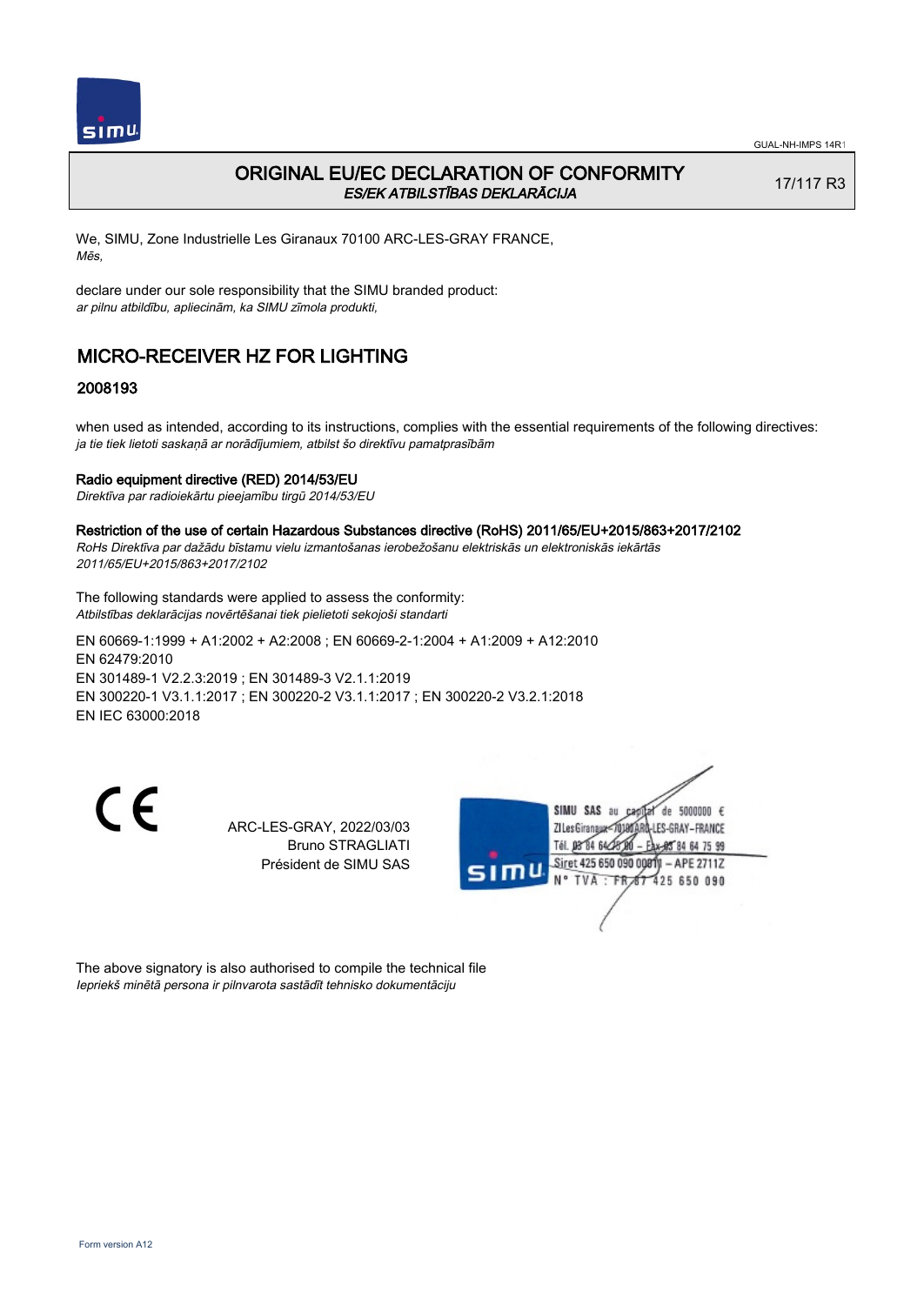

# ORIGINAL EU/EC DECLARATION OF CONFORMITY OORSPRONKELIJKE EU/EG-CONFORMITEITSVERKLARING

17/117 R3

We, SIMU, Zone Industrielle Les Giranaux 70100 ARC-LES-GRAY FRANCE, Wij,

declare under our sole responsibility that the SIMU branded product: verklaren op eigen verantwoordelijkheid dat het produkt van het SIMU

# MICRO-RECEIVER HZ FOR LIGHTING

## 2008193

when used as intended, according to its instructions, complies with the essential requirements of the following directives: wanneer gebruikt voor de juiste toepassing voldoet aan de essentiële eisen van de volgende richtlijnen

### Radio equipment directive (RED) 2014/53/EU

Richtlijn radioapparatuur 2014/53/EU

#### Restriction of the use of certain Hazardous Substances directive (RoHS) 2011/65/EU+2015/863+2017/2102 RoHS Richtlijn 2011/65/EU+2015/863+2017/2102

The following standards were applied to assess the conformity: De volgende referentiestandaarden worden toegepast om de overeenstemming te evalueren

EN 60669‑1:1999 + A1:2002 + A2:2008 ; EN 60669‑2‑1:2004 + A1:2009 + A12:2010 EN 62479:2010 EN 301489‑1 V2.2.3:2019 ; EN 301489‑3 V2.1.1:2019 EN 300220‑1 V3.1.1:2017 ; EN 300220‑2 V3.1.1:2017 ; EN 300220‑2 V3.2.1:2018 EN IEC 63000:2018

 $\epsilon$ 

ARC-LES-GRAY, 2022/03/03 Bruno STRAGLIATI Président de SIMU SAS



The above signatory is also authorised to compile the technical file De bovengenoemde persoon is ook bevoegd om het technisch dossier samen te stellen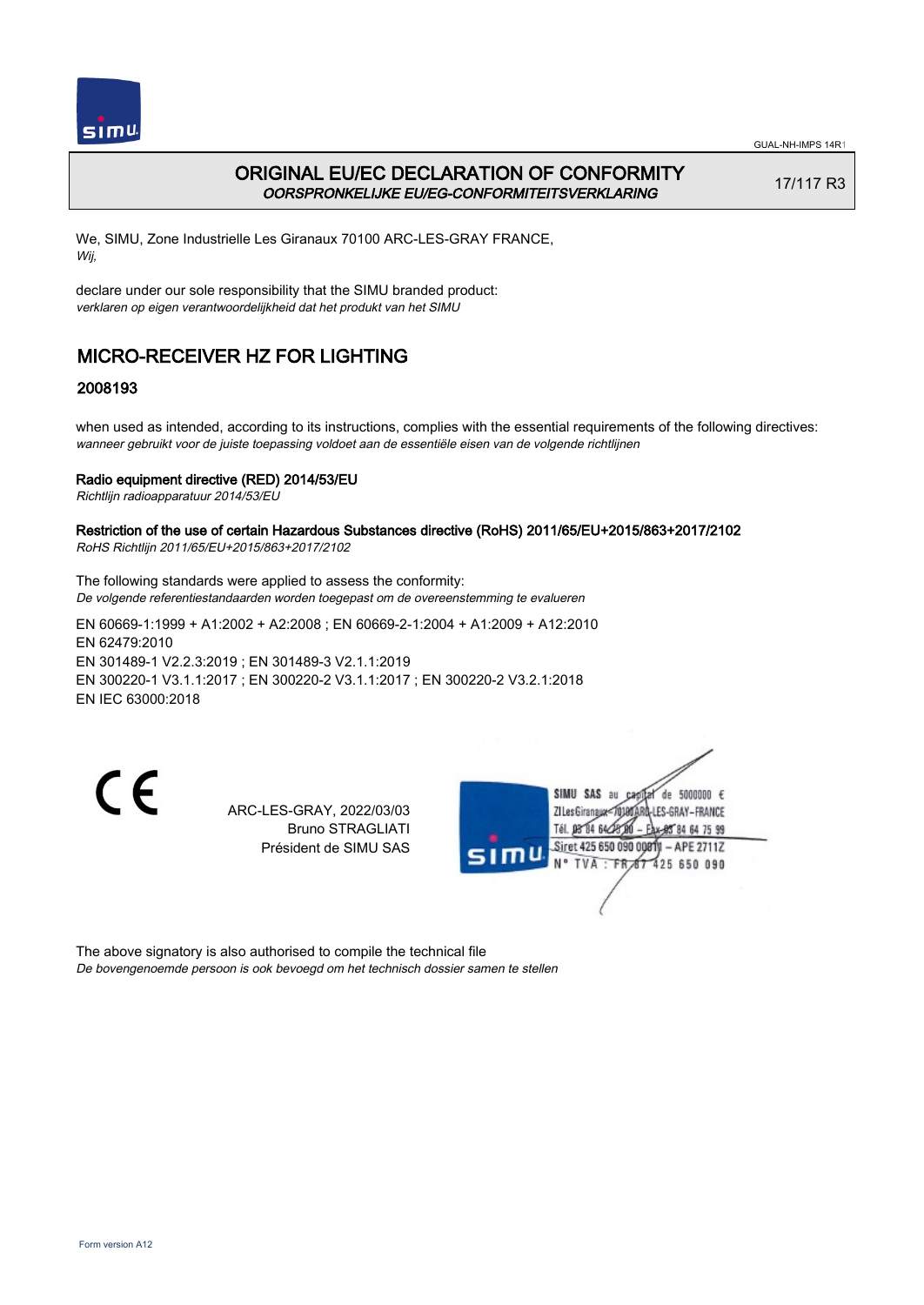

# ORIGINAL EU/EC DECLARATION OF CONFORMITY ORIGINAL EU / CE - ERKLÆRING

17/117 R3

We, SIMU, Zone Industrielle Les Giranaux 70100 ARC-LES-GRAY FRANCE, Vi,

declare under our sole responsibility that the SIMU branded product: erklærer under vårt eneansvar at SIMU merket produkt

# MICRO-RECEIVER HZ FOR LIGHTING

## 2008193

when used as intended, according to its instructions, complies with the essential requirements of the following directives: når de brukes som forutsatt, i henhold til sin instruks, i samsvar med de grunnlegende kravene i følgende direktiver

### Radio equipment directive (RED) 2014/53/EU

Radioutstyr direktivet 2014/53/EU

#### Restriction of the use of certain Hazardous Substances directive (RoHS) 2011/65/EU+2015/863+2017/2102 RoHS-direktivet 2011/65/EU+2015/863+2017/2102

The following standards were applied to assess the conformity: Følgende referansestandarder ble brukt for å vurdere samsvar

EN 60669‑1:1999 + A1:2002 + A2:2008 ; EN 60669‑2‑1:2004 + A1:2009 + A12:2010 EN 62479:2010 EN 301489‑1 V2.2.3:2019 ; EN 301489‑3 V2.1.1:2019 EN 300220‑1 V3.1.1:2017 ; EN 300220‑2 V3.1.1:2017 ; EN 300220‑2 V3.2.1:2018 EN IEC 63000:2018

 $\epsilon$ 

ARC-LES-GRAY, 2022/03/03 Bruno STRAGLIATI Président de SIMU SAS



The above signatory is also authorised to compile the technical file Ovennevnte underskrevet fullmakt til å utarbeide den tekniske dokumentasjonen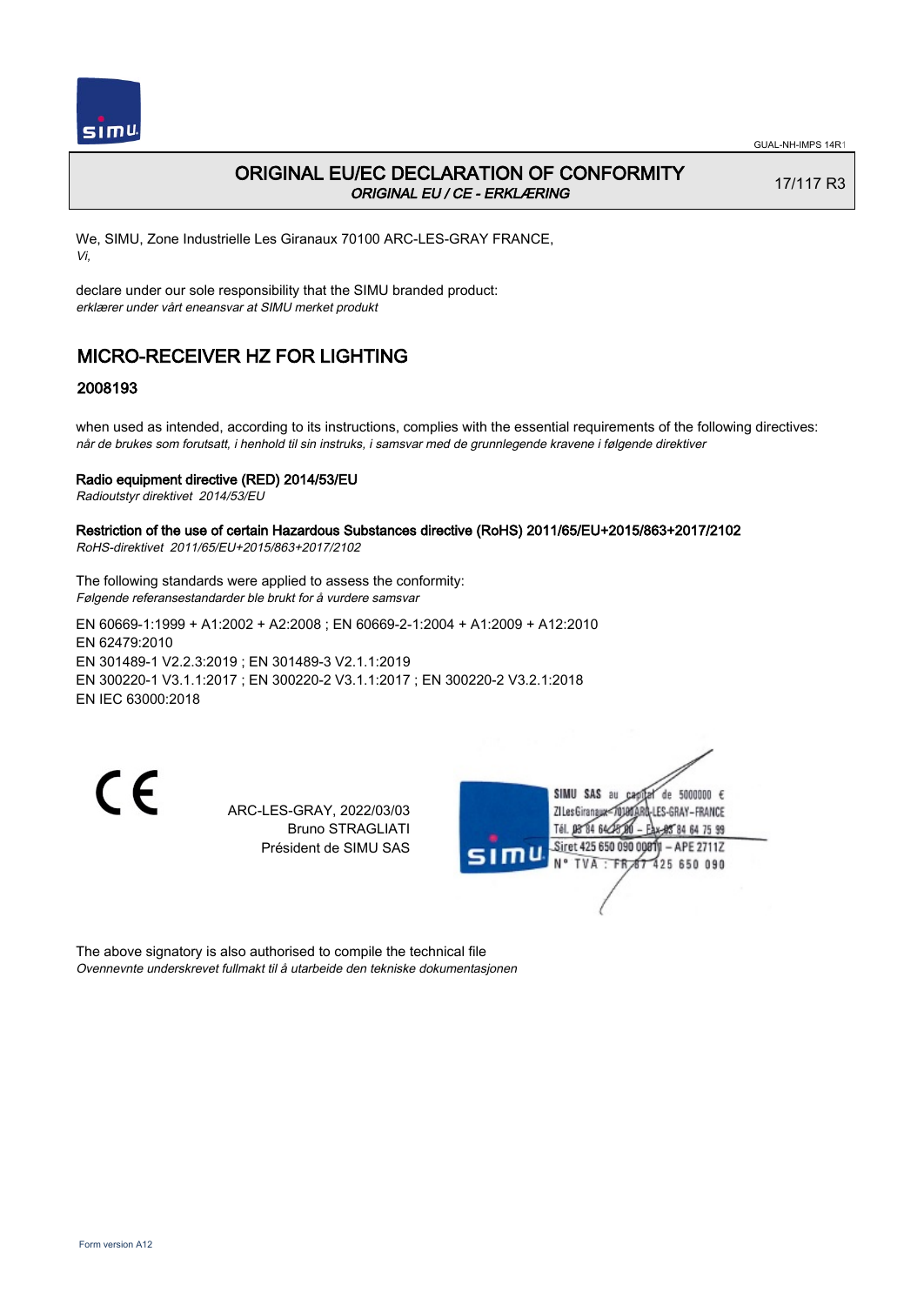

# ORIGINAL EU/EC DECLARATION OF CONFORMITY ORYGINALNA DEKLARACJA ZGODNOŚCI UE/WE

17/117 R3

We, SIMU, Zone Industrielle Les Giranaux 70100 ARC-LES-GRAY FRANCE, My,

declare under our sole responsibility that the SIMU branded product: deklarujemy z pełną odpowiedzialnością, że produkt oznaczony marką SIMU

# MICRO-RECEIVER HZ FOR LIGHTING

## 2008193

when used as intended, according to its instructions, complies with the essential requirements of the following directives: gdy jest używany zgodnie z przeznaczeniem i instrukcjami, spełnia podstawowe wymagania następujących Dyrektyw

#### Radio equipment directive (RED) 2014/53/EU

Dyrektywa o urządzeniach radiowych 2014/53/EU

#### Restriction of the use of certain Hazardous Substances directive (RoHS) 2011/65/EU+2015/863+2017/2102 Dyrektywa RoHS 2011/65/EU+2015/863+2017/2102

The following standards were applied to assess the conformity:

Do oceny zgodności zostały zastosowane następujące normy

EN 60669‑1:1999 + A1:2002 + A2:2008 ; EN 60669‑2‑1:2004 + A1:2009 + A12:2010 EN 62479:2010 EN 301489‑1 V2.2.3:2019 ; EN 301489‑3 V2.1.1:2019 EN 300220‑1 V3.1.1:2017 ; EN 300220‑2 V3.1.1:2017 ; EN 300220‑2 V3.2.1:2018 EN IEC 63000:2018

C E

ARC-LES-GRAY, 2022/03/03 Bruno STRAGLIATI Président de SIMU SAS



The above signatory is also authorised to compile the technical file Osoba wskazana powyżej jest również upoważniony do przygotowania dokumentacji technicznej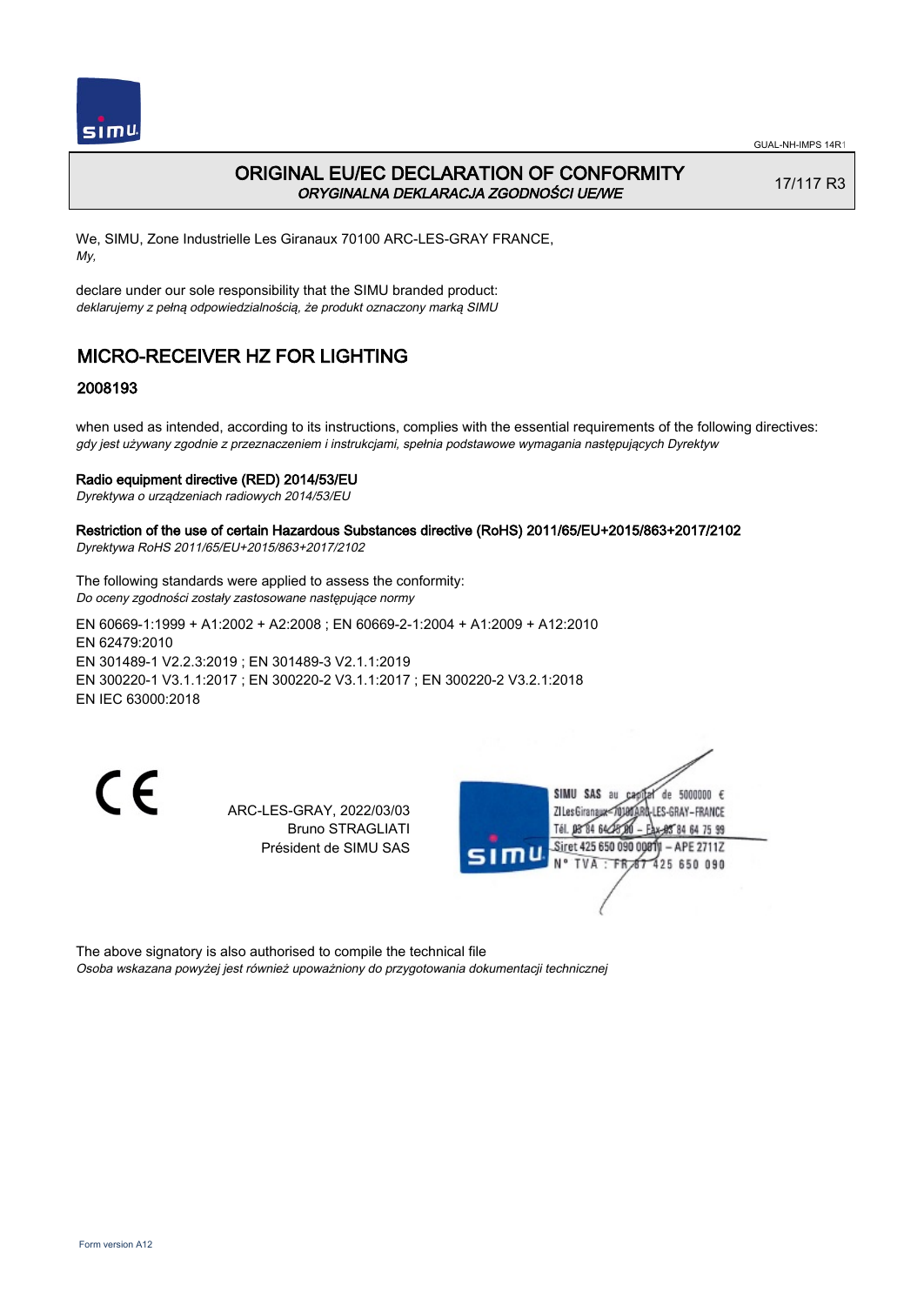

# ORIGINAL EU/EC DECLARATION OF CONFORMITY DECLARAÇÃO UE/CE DE CONFORMIDADE ORIGINAL

17/117 R3

We, SIMU, Zone Industrielle Les Giranaux 70100 ARC-LES-GRAY FRANCE, Nós,

declare under our sole responsibility that the SIMU branded product: declaramos sob nossa única responsabilidade que o dispositivo marca SIMU

# MICRO-RECEIVER HZ FOR LIGHTING

## 2008193

when used as intended, according to its instructions, complies with the essential requirements of the following directives: Quando utilizado de acordo com sua a aplicação, segundo as suas instruções, cumpre os requisitos essenciais das seguintes diretivas

#### Radio equipment directive (RED) 2014/53/EU

Diretiva equipamentos de rádio 2014/53/EU

#### Restriction of the use of certain Hazardous Substances directive (RoHS) 2011/65/EU+2015/863+2017/2102 Diretiva RoHS 2011/65/EU+2015/863+2017/2102

The following standards were applied to assess the conformity:

As normas de referência apresentadas em seguida foram aplicadas para avaliar a conformidade

EN 60669‑1:1999 + A1:2002 + A2:2008 ; EN 60669‑2‑1:2004 + A1:2009 + A12:2010 EN 62479:2010 EN 301489‑1 V2.2.3:2019 ; EN 301489‑3 V2.1.1:2019 EN 300220‑1 V3.1.1:2017 ; EN 300220‑2 V3.1.1:2017 ; EN 300220‑2 V3.2.1:2018 EN IEC 63000:2018

C E

ARC-LES-GRAY, 2022/03/03 Bruno STRAGLIATI Président de SIMU SAS



The above signatory is also authorised to compile the technical file A pessoa nomeada acima também está autorizada a compilar o processo técnico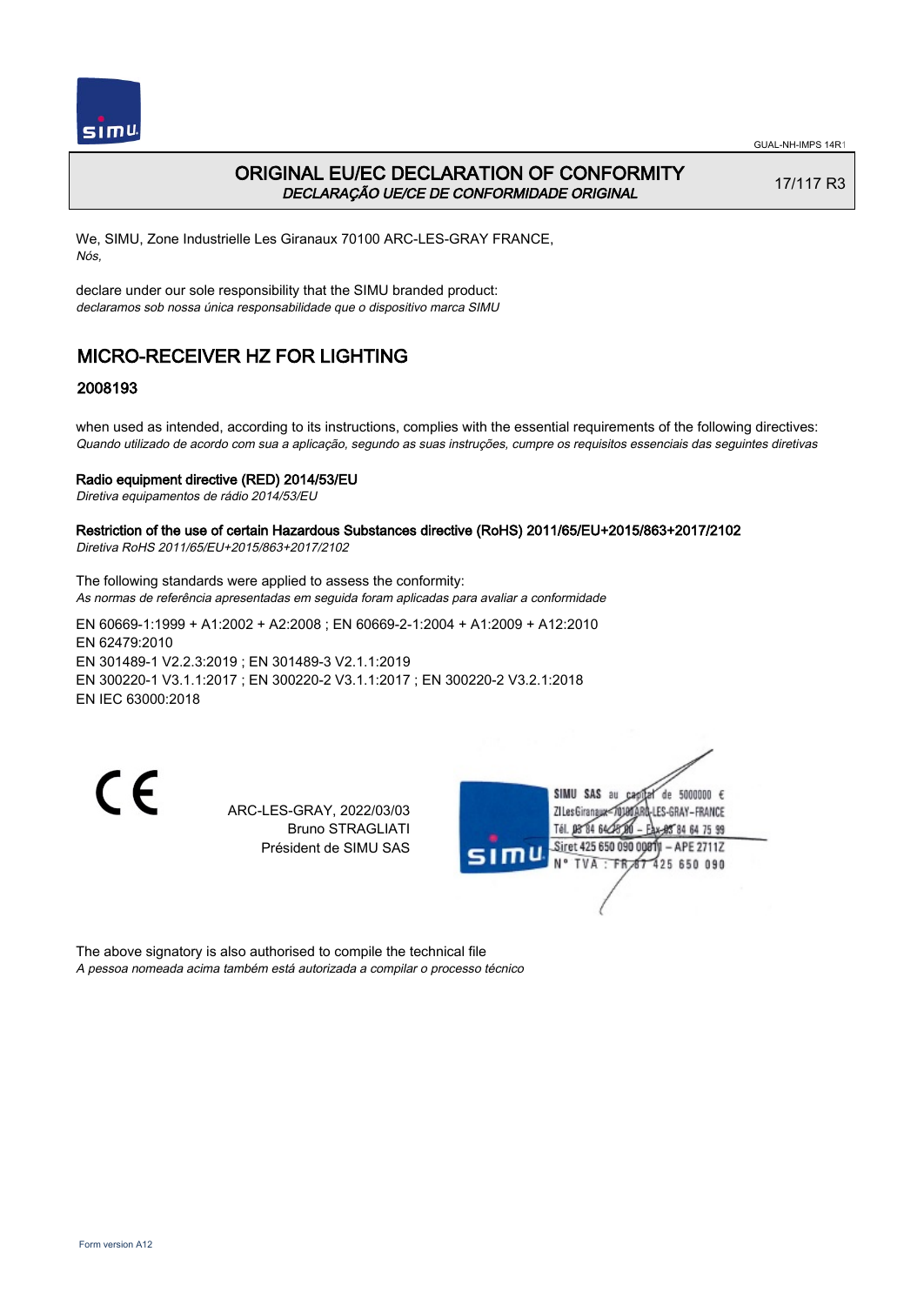

# ORIGINAL EU/EC DECLARATION OF CONFORMITY ORIGINAL EU/EC DECLARAIE DE CONFORMITATE

17/117 R3

We, SIMU, Zone Industrielle Les Giranaux 70100 ARC-LES-GRAY FRANCE, Noi,

declare under our sole responsibility that the SIMU branded product: declarăm pe propria răspundere că produsele marca SIMU

# MICRO-RECEIVER HZ FOR LIGHTING

## 2008193

when used as intended, according to its instructions, complies with the essential requirements of the following directives: utilizate conform destinaiei lor, aa cum este descris în manualul de utilizare, sunt în conformitate cu cerinele eseniale ale următoarelor directive

#### Radio equipment directive (RED) 2014/53/EU

Directiva privind echipamentele radio 2014/53/EU

# Restriction of the use of certain Hazardous Substances directive (RoHS) 2011/65/EU+2015/863+2017/2102

Directiva RoHS 2011/65/EU+2015/863+2017/2102

The following standards were applied to assess the conformity: Următoarele standarde de referină au fost aplicate pentru respectarea conformităii

EN 60669‑1:1999 + A1:2002 + A2:2008 ; EN 60669‑2‑1:2004 + A1:2009 + A12:2010 EN 62479:2010 EN 301489‑1 V2.2.3:2019 ; EN 301489‑3 V2.1.1:2019 EN 300220‑1 V3.1.1:2017 ; EN 300220‑2 V3.1.1:2017 ; EN 300220‑2 V3.2.1:2018 EN IEC 63000:2018

CE

ARC-LES-GRAY, 2022/03/03 Bruno STRAGLIATI Président de SIMU SAS



The above signatory is also authorised to compile the technical file Semnatarul de mai sus este, de asemenea, autorizat să întocmească dosarul tehnic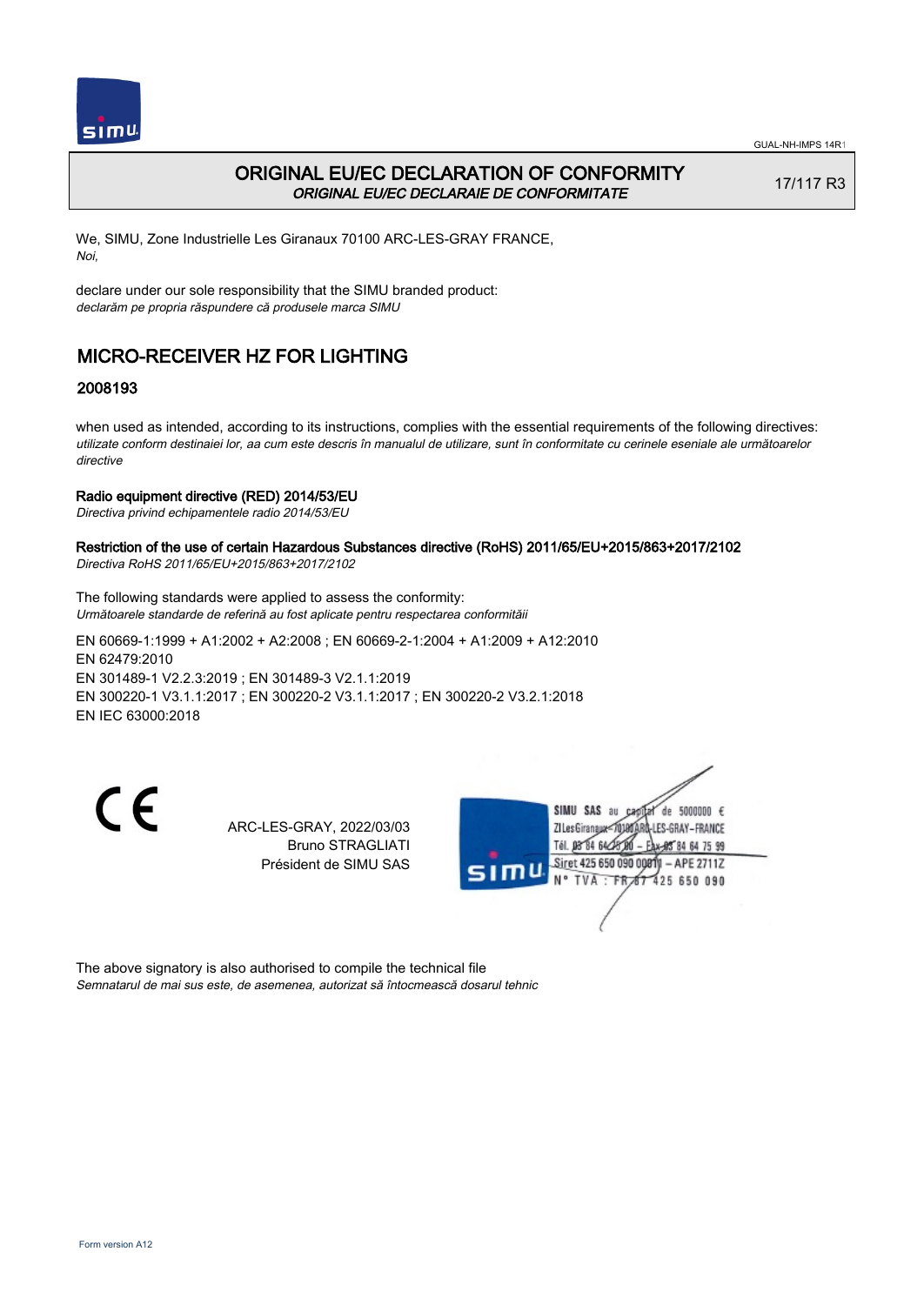

# ORIGINAL EU/EC DECLARATION OF CONFORMITY ORIGINAL EU/EG-FÖRSÄKRAN OM ÖVERENSSTÄMMELSE

17/117 R3

We, SIMU, Zone Industrielle Les Giranaux 70100 ARC-LES-GRAY FRANCE, Vi,

declare under our sole responsibility that the SIMU branded product: försäkrar på eget ansvar att produkten av varumärket SIMU

# MICRO-RECEIVER HZ FOR LIGHTING

## 2008193

when used as intended, according to its instructions, complies with the essential requirements of the following directives: uppfyller de grundläggande kraven i följande direktiv när den används på det sätt som avses, i enlighet med bruksanvisningen

#### Radio equipment directive (RED) 2014/53/EU

Direktivet om radioutrustning 2014/53/EU

#### Restriction of the use of certain Hazardous Substances directive (RoHS) 2011/65/EU+2015/863+2017/2102 RoHS-direktivet 2011/65/EU+2015/863+2017/2102

The following standards were applied to assess the conformity: Följande referensnormer har tillämpats för att göra en bedömning av överensstämmelsen

EN 60669‑1:1999 + A1:2002 + A2:2008 ; EN 60669‑2‑1:2004 + A1:2009 + A12:2010 EN 62479:2010 EN 301489‑1 V2.2.3:2019 ; EN 301489‑3 V2.1.1:2019 EN 300220‑1 V3.1.1:2017 ; EN 300220‑2 V3.1.1:2017 ; EN 300220‑2 V3.2.1:2018 EN IEC 63000:2018

 $\epsilon$ 

ARC-LES-GRAY, 2022/03/03 Bruno STRAGLIATI Président de SIMU SAS



The above signatory is also authorised to compile the technical file Den person som anges ovan är också behörig att ställa samman den tekniska dokumentationen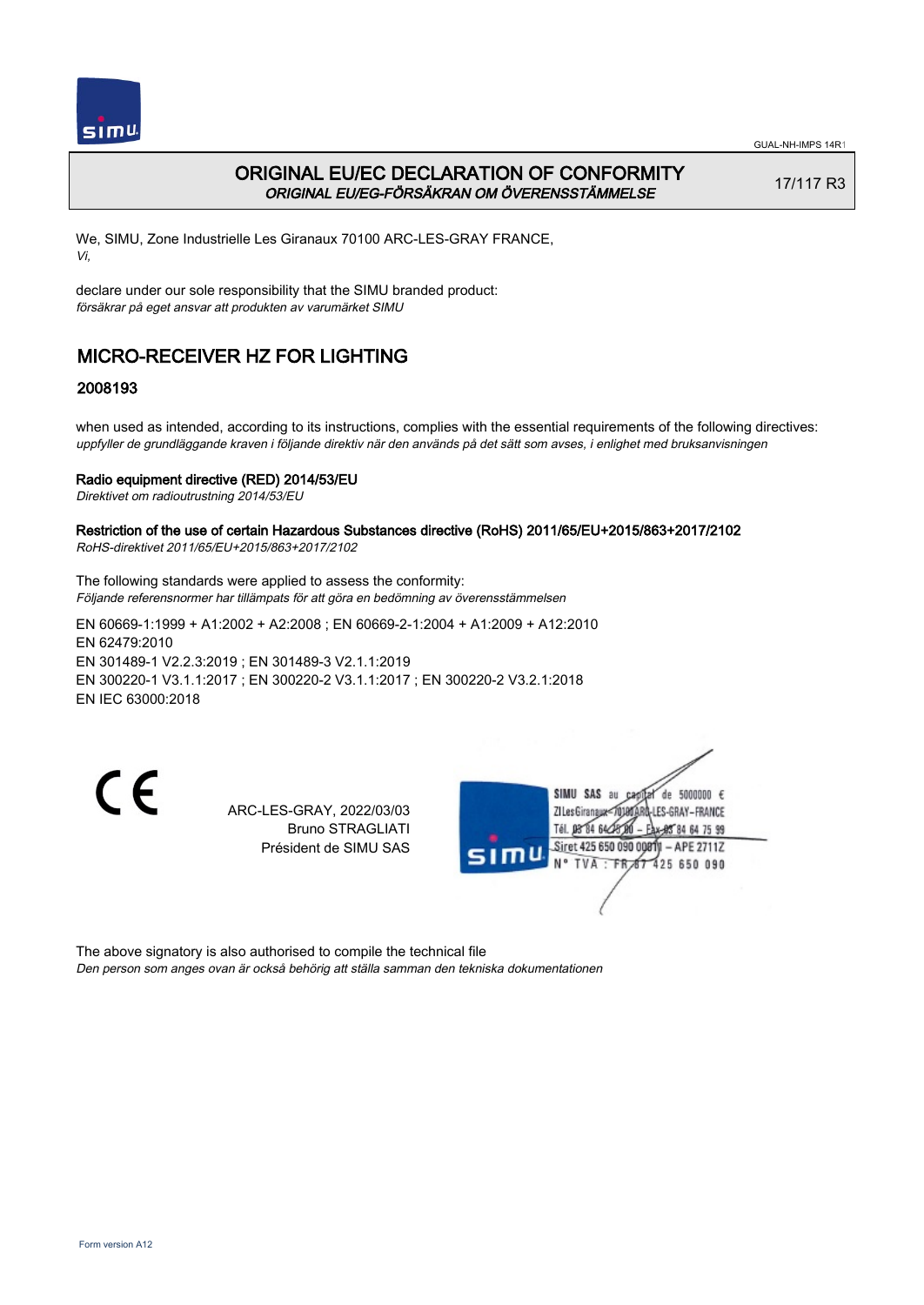

# ORIGINAL EU/EC DECLARATION OF CONFORMITY ORIGINÁLNE VYHLÁSENIE EU/ES O ZHODE

17/117 R3

We, SIMU, Zone Industrielle Les Giranaux 70100 ARC-LES-GRAY FRANCE, My,

declare under our sole responsibility that the SIMU branded product: vyhlasujeme na svoju výlučnú zodpovednosť, že výrobok značky SIMU

# MICRO-RECEIVER HZ FOR LIGHTING

## 2008193

when used as intended, according to its instructions, complies with the essential requirements of the following directives: ak je používaný v súlade s účelom použitia a s návodom, spĺňa základné požiadavky týchto smerníc

#### Radio equipment directive (RED) 2014/53/EU

Smernica o sprístupňovaniu rádiových zariadení na trhu 2014/53/EU

#### Restriction of the use of certain Hazardous Substances directive (RoHS) 2011/65/EU+2015/863+2017/2102

Smernica o obmedzení používania určitých nebezpečných látok v elektrických a elektronických zariadeniach 2011/65/EU+2015/863+2017/2102

The following standards were applied to assess the conformity: Pre posúdenie zhody boli použité následujúce normy

EN 60669‑1:1999 + A1:2002 + A2:2008 ; EN 60669‑2‑1:2004 + A1:2009 + A12:2010 EN 62479:2010 EN 301489‑1 V2.2.3:2019 ; EN 301489‑3 V2.1.1:2019 EN 300220‑1 V3.1.1:2017 ; EN 300220‑2 V3.1.1:2017 ; EN 300220‑2 V3.2.1:2018 EN IEC 63000:2018

 $\epsilon$ 

ARC-LES-GRAY, 2022/03/03 Bruno STRAGLIATI Président de SIMU SAS



The above signatory is also authorised to compile the technical file uvedená osoba je tiež osoba zodpovedná za vypracovanie technickej dokumentácie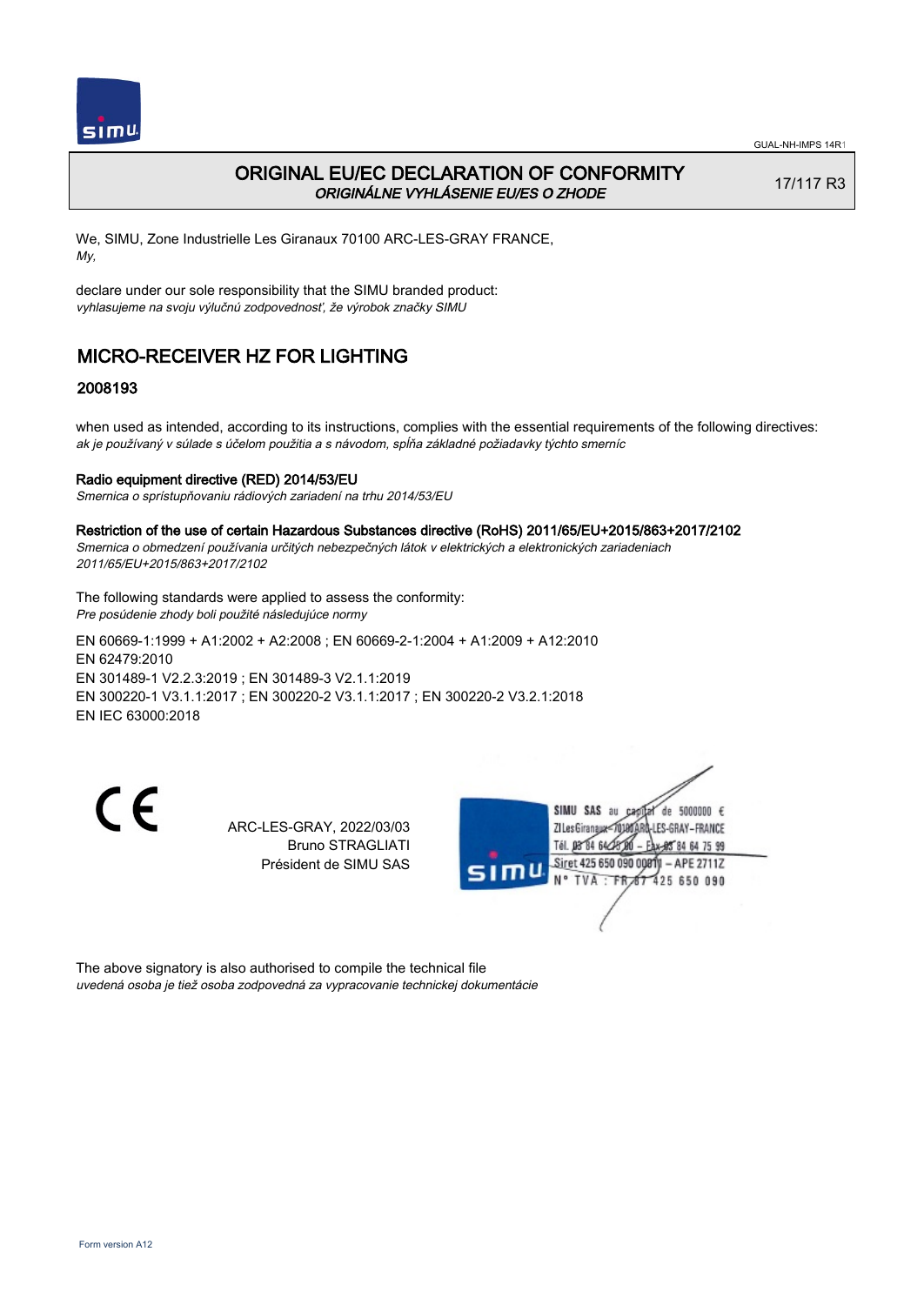

# ORIGINAL EU/EC DECLARATION OF CONFORMITY IZJAVA O SKLADNOSTI / IZJAVA O LASTNOSTIH

17/117 R3

We, SIMU, Zone Industrielle Les Giranaux 70100 ARC-LES-GRAY FRANCE, Mi,

declare under our sole responsibility that the SIMU branded product: S polno odgovornostjo izjavljamo, da izdelki blagovne znamke SIMU

# MICRO-RECEIVER HZ FOR LIGHTING

## 2008193

when used as intended, according to its instructions, complies with the essential requirements of the following directives: ko se uporabljajo v skladu z namembnostjo in navodili, ustrezajo bistvenim zahtevam naslednjih direktiv

### Radio equipment directive (RED) 2014/53/EU

Ditrektiva o Radijski opremi 2014/53/EU

#### Restriction of the use of certain Hazardous Substances directive (RoHS) 2011/65/EU+2015/863+2017/2102 Direktiva RoHS 2011/65/EU+2015/863+2017/2102

The following standards were applied to assess the conformity: Za preverjanje skladnosti so bili uporabljeni naslednji standardi

EN 60669‑1:1999 + A1:2002 + A2:2008 ; EN 60669‑2‑1:2004 + A1:2009 + A12:2010 EN 62479:2010 EN 301489‑1 V2.2.3:2019 ; EN 301489‑3 V2.1.1:2019 EN 300220‑1 V3.1.1:2017 ; EN 300220‑2 V3.1.1:2017 ; EN 300220‑2 V3.2.1:2018 EN IEC 63000:2018

 $\epsilon$ 

ARC-LES-GRAY, 2022/03/03 Bruno STRAGLIATI Président de SIMU SAS



The above signatory is also authorised to compile the technical file Podpisnik, naveden zgoraj, je pooblaščen tudi za pripravo tehnične dokumentacije